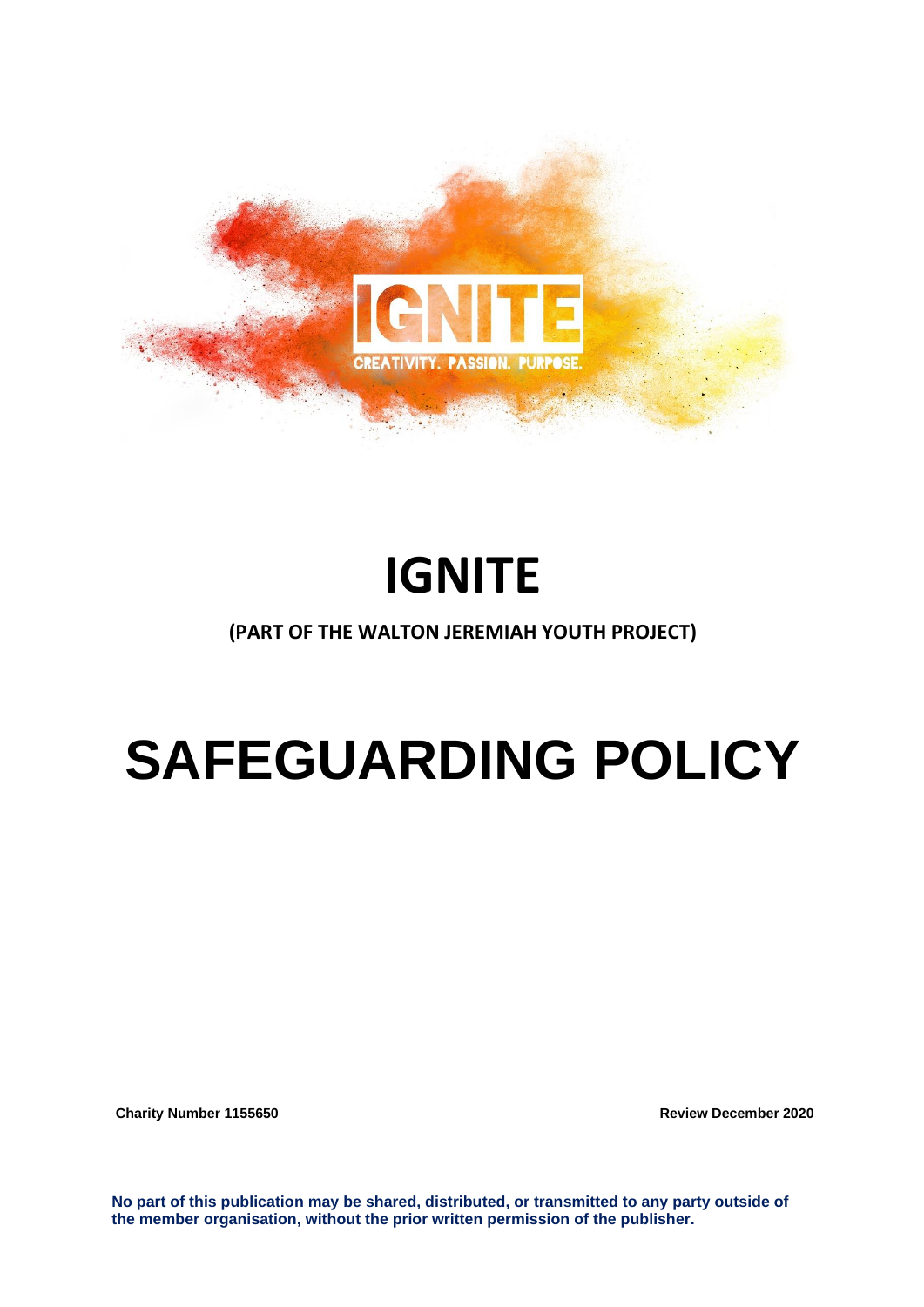## **CONTENTS**

- **Section 1 Walton Youth Jeremiah Project (Ignite) Information– page 3** Coastlands Community Church Activities - page 4 **Section 2 prevention – page 6** Safer Recruitment – Page 6 Training – page 7 **Section 3 Practice Guidelines – page 8** Management of Workers – Code of Conduct – page 8 **Section 4 Responding to allegations of abuse – page 9** Contact phone numbers/emails page 9-10 Detailed procedures where there is concern that a child is in need of Protection page 11 Detailed procedures where there is a concern that an adult is in need of Protection page 12 **Section 5 Pastoral Care – page 14** Supporting those affected by abuse page 14 Adoption of the policy page 15
- **Appendix 1 10 Safeguarding Standards** a framework for creating safer places Published by thirtyone:eight - page 16
- **Appendix 2** Definitions and Signs of Abuse page 19
- **Appendix 3** Code of conduct page 23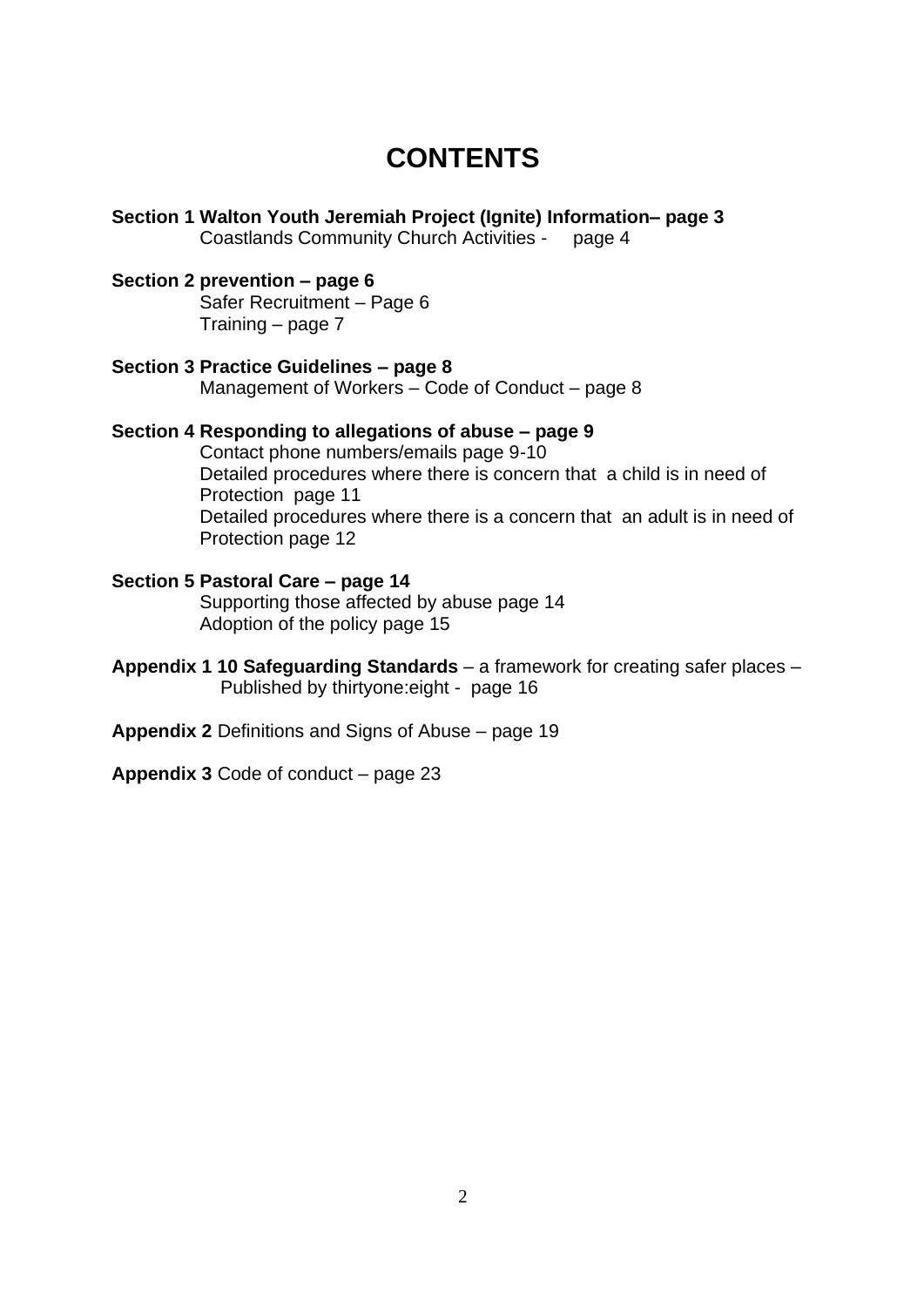## **SECTION 1**

## **IGNITE (Part of the Walton Jeremiah Youth Project) INFORMATION**

**Organisation:** Walton Jeremiah Youth Project

**Website:** www.ignitewalton.co.k

**Meeting place:** Columbine Centre**,** Princes Esplanade, Walton on the Naze CO14 8PZ every Sunday St Georges Church Hall, Hall Lane Walton on the Naze CO14 8HN Bimonthly on Fridays

**Address:** C/o 98 Kirby Road Walton on the Naze Essex C014 8RL

**Tel No:** 01255 851650

**Leaders Names**: Joe Webster Emily Webster

**Contact Telephone:** 01255 850971

**Contact Email:** info@ignitewalton.co.uk

**Safeguarding Coordinator Name**: Carol Nunn

**Safeguarding Coordinator Contact Telephone:** 07753139635  **Contact Email:** carolnunn66@gmail.com

**Charity Number:** 1155650

**Insurance Company:** Ecclesiastical Insurance

#### **OUR COMMITTMENT**

The leadership team of Ignite (Part of Walton Jeremiah Youth Project and referred to hereafter as Ignite) recognise the need to provide a safe and caring environment for children, young people and adults/adults with care and support needs who may be the parents of children and or young people who attend Ignite. We acknowledge that children, young people and adults can be the victims of physical, sexual and emotional abuse, and neglect. This policy is therefore based on the UN Universal Declaration of Human Rights (1948) and the International Covenant of Human Rights(1966) , which states that everyone is entitled to *"all the rights and freedoms set forth therein, without distinction of any kind, such as race, colour, sex, language, religion, political or other opinion, national or social origin, property, birth or other status*"; the Convention on the Rights of the Child (1989) which states that children should be able to develop their full potential, free from hunger and want, neglect and abuse. Children have a right to be protected from "*all forms of physical or mental violence, injury or abuse, neglect or*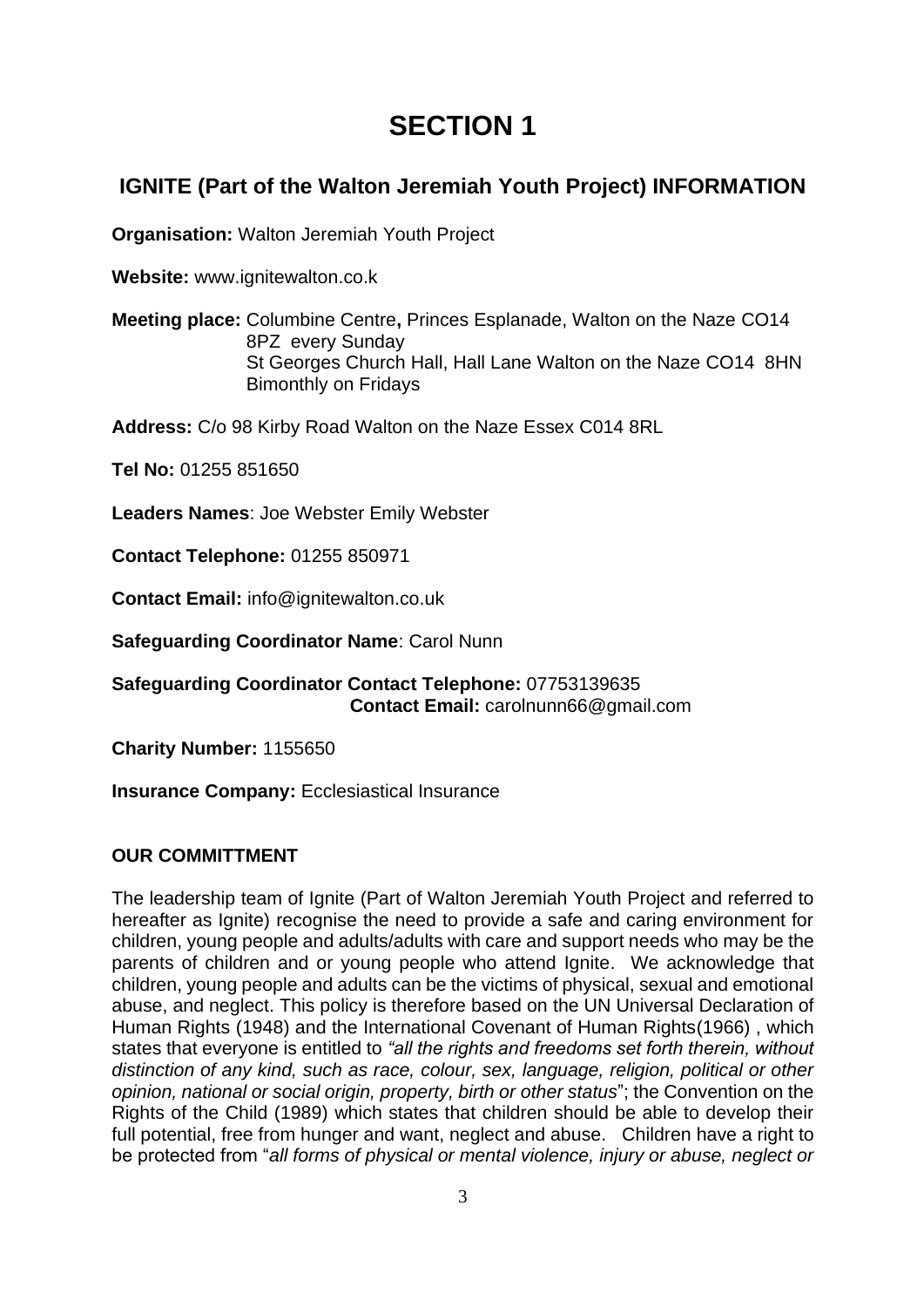*negligent treatment or exploitation, including sexual abuse, while in the care of parent(s), legal guardian(s), or any other person who has care of the child*." As a Leadership team we have therefore adopted the procedures set out in this safeguarding policy in accordance with statutory guidance and are committed working with statutory and voluntary agencies involved in safeguarding should the need arise.

The policy and any attached practice guidelines are based on the**10 Safe and Secure** safeguarding standards published by thirtyone:eight. (See Appendix 1)

The Leadership team of Ignite undertake to:

- Endorse and follow all national and local safeguarding legislation and procedures, in addition to the international conventions outlined above.
- Ensure that the premises meet the requirements of the Equality Act 2010 and all other relevant legislation, and that it is welcoming and inclusive.
- Support the Safeguarding Coordinator(s) in their work and in any action they may need to take in order to protect children and adults/adults with care and support needs.
- Provide on-going safeguarding training for all its workers and will regularly review its policies and procedures in line with any legislative changes.
- The Leadership agrees not to allow the document to be copied by other organisations.

#### **With Coastlands Community Church**

Ignite meets every Sunday as part of Coastlands Community Church in the Columbine Centre, Princes Esplanade Walton on the Naze, offers a warm welcome to everyone and is easily accessible to all.

Ignite Sunday is divided into the following groups

- Little Sparks ages 0-4
- Ignite Juniors ages 5-10
- $\bullet$  Ignite ages 11-18

#### **Creative Nights**

Ignite creative nights- a creative arts workshop that runs bi-monthly encompassing a range of art forms.

Within these activities and Ignite Sunday the following safeguarding practices apply:

• Any member of Coastlands Community Church or the Ignite Team who interacts with children, young adults, adults with care and support needs will have a DBS check with the relevant groups that they work with stated on the form. **THE DBS FORM WILL HAVE THE CHECKS RELEVENT TO THE GROUP THE PERSON IS DESIGNATED TO BE INVOLVED IN –**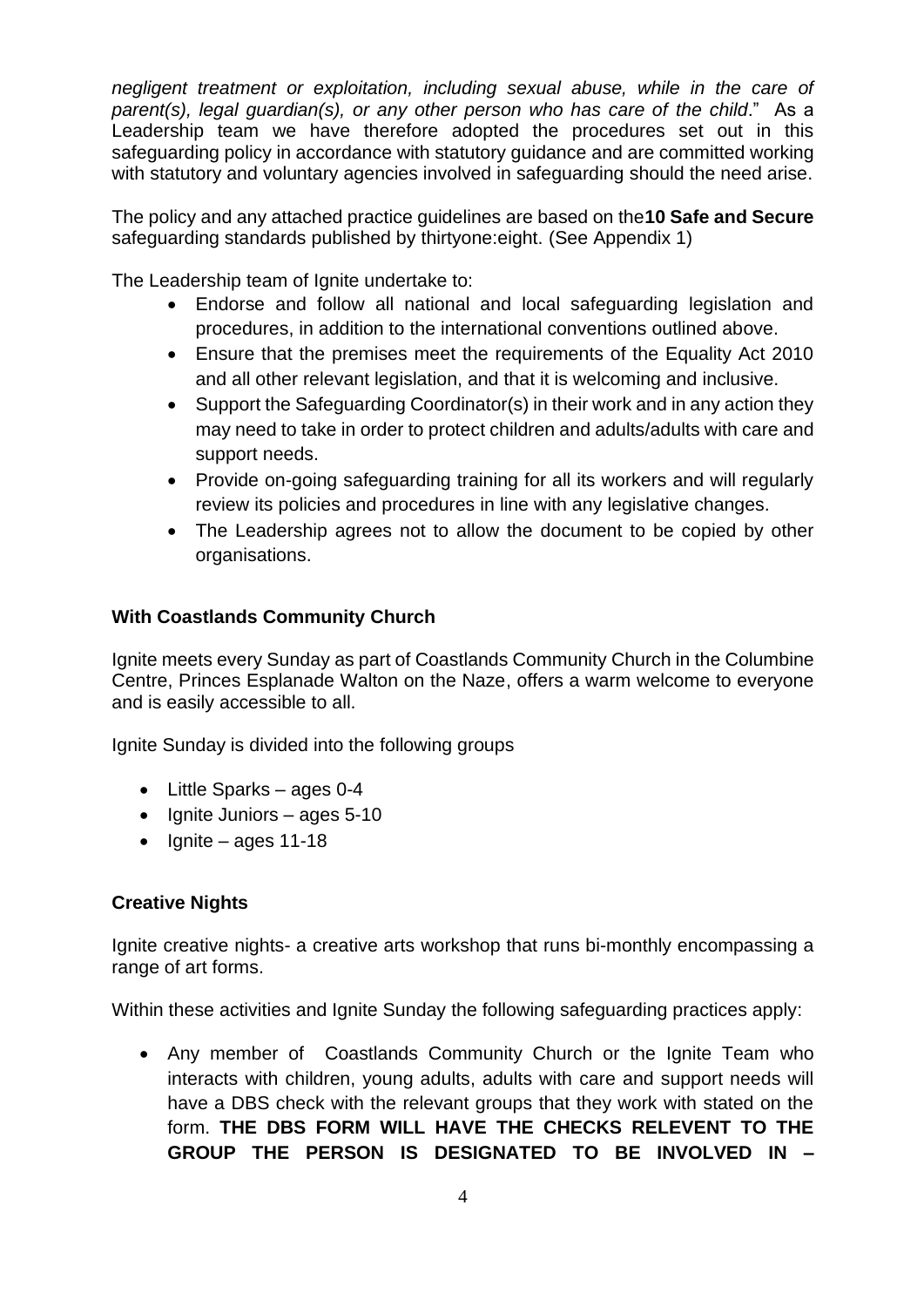## **THEREFORE SOMEONE WHO IS ONLY DBS CHECKED FOR CHILDREN IS NOT COVERED TO WORK WITH ADULTS AND VICE VERSA**

- All those in a position of leadership, (including the Trustees of the Church and Trustees/Team Leaders of Ignite) will have an enhanced DBS check
- All those who are involved with children/young people/adults with care and support needs will receive regular safeguarding training and updates as needed

Should child or young person living in a residential care facility wish to participate in Ignite ideally their parent/guardian/carer should escort them to and from where Ignite is meeting and stay with them at all times. Should the child/young person be deemed safe to travel independently of their parent/guardian/carer and transport is needed to get to an ignite event, only those with enhanced DBS checks may escort to and from the building once risk assessments have been carried out and the safeguarding coordinator has been contacted.

### **PASTORAL CARE**

- Pastoral care, whilst recognised as personal and private should also be done in such a way to minimise any risk of safeguarding concerns needing to be raised. It is best practice therefore when carrying out formal pastoral care to have male to male and female to female support. Home visits are not advised.
- If any safeguarding concerns are raised within any pastoral setting the meeting should be suspended and the Safeguarding Co-ordinator/ deputy if they are unavailable should be contacted immediately.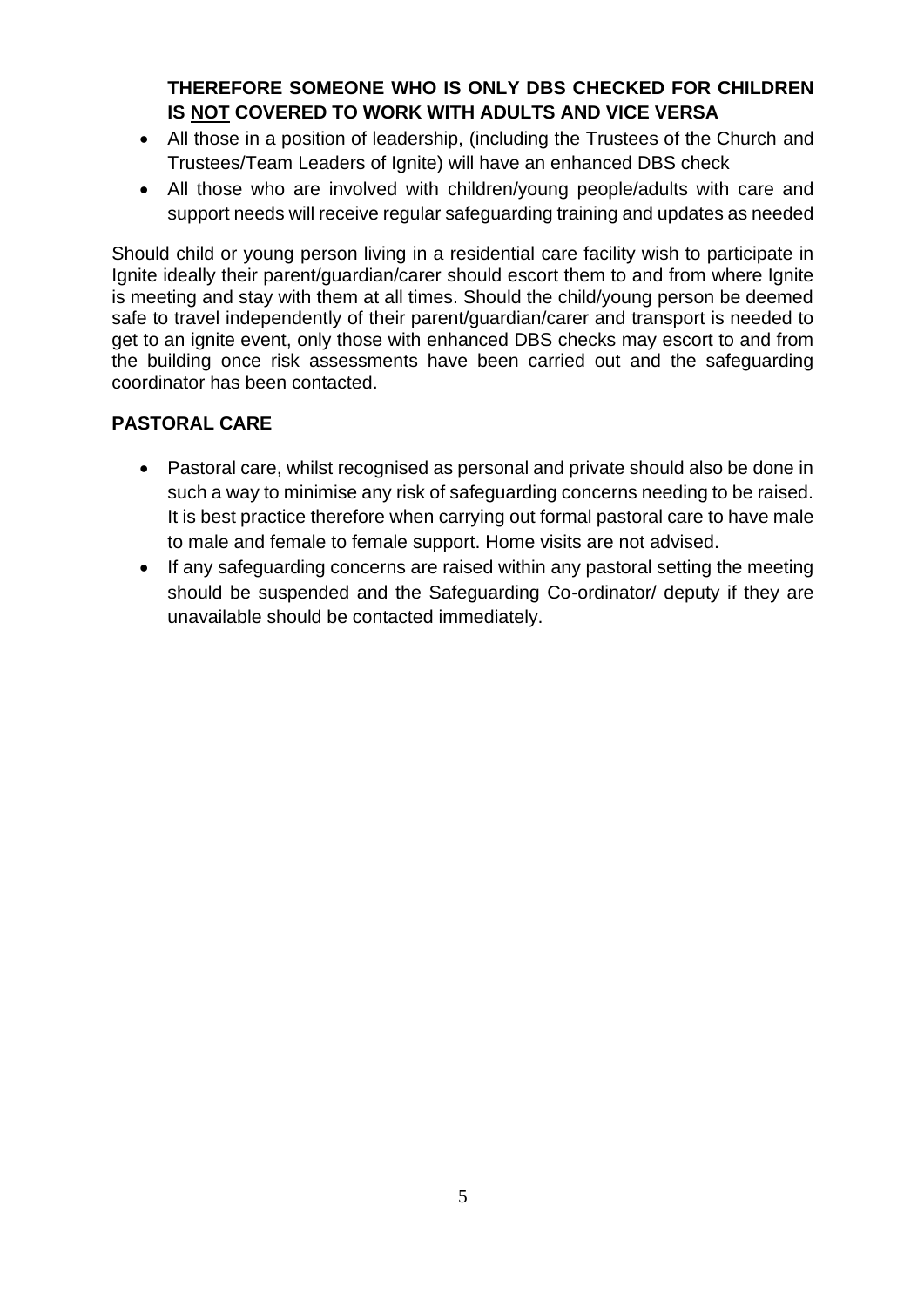# **SECTION 2**

## **PREVENTION**

#### **Understanding abuse and neglect**

Defining child abuse or abuse against an adult/adult with care and support needs is a difficult and complex issue. A person may abuse by inflicting harm or failing to prevent harm. Children and adults in need of protection may be abused within a family, an institution or a community setting. Very often the abuser is known or in a trusted relationship with the child or adult.

In order to safeguard those in our place of worship and groups, Ignite adheres to the UN Convention on the Rights of the Child and have as our starting point as a definition of abuse, Article 19:

*1. States Parties shall take all appropriate legislative, administrative, social and educational measures to protect the child from all forms of physical or mental violence, injury or abuse, neglect or negligent treatment, maltreatment or exploitation, including sexual abuse, while in the care of parent(s), legal guardian(s) or any other person who has the care of the child.* 

*2. Such protective measures should, as appropriate, include effective procedures for the establishment of social programmes to provide necessary support for the child and for those who have the care of the child, as well as for other forms of prevention and for identification, reporting, referral, investigation, treatment and follow-up of instances of child maltreatment described heretofore, and, as appropriate, for judicial involvement.* 

Also, for adults the UN Universal Declaration of Human Rights with particular reference to Article 5:

*No one shall be subjected to torture or to cruel, inhuman or degrading treatment or punishment.*

Detailed definitions, and signs and indicators of abuse, as well as how to respond to a disclosure of abuse, are included here in our policy (see Appendix 2 for definitions of abuse)

#### **Safer recruitment**

The Leadership of Ignite will ensure all workers both paid and voluntary will be appointed, trained, supported and supervised in accordance with government guidance on safe recruitment. This includes ensuring that:

- There is a written job description / person specification for the post
- Those applying have completed an application form and a self-declaration form
- Those short listed have been interviewed
- Safeguarding has been discussed at interview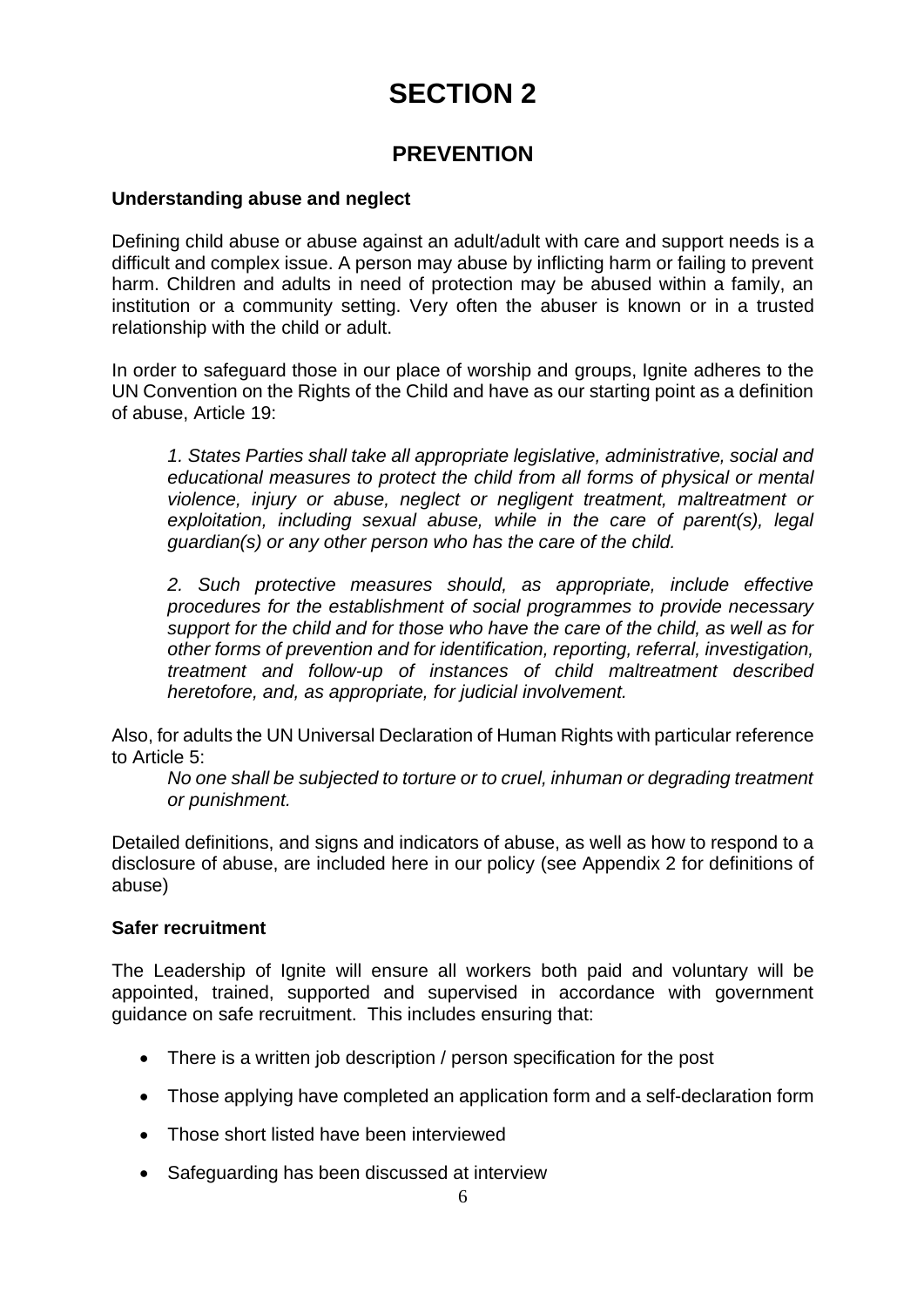- Written references have been obtained, and followed up where appropriate
- A disclosure and barring check has been completed where necessary (we will comply with Code of Practice requirements concerning the fair treatment of applicants and the handling of information)
- Qualifications where relevant have been verified
- A suitable training programme is provided for the successful applicant
- The applicant has completed a probationary period
- The applicant has been given a copy of the organisation's safeguarding policy and knows how to report concerns.
- The applicant has been made aware of the 10 standards identified by thirtyone:eight and have been given a copy of the code of conduct. (Appendix one and Three)

#### **Safeguarding training**

The Leadership of Ignite is committed to maintaining safeguarding training and development opportunities for all workers, developing a culture of awareness of safeguarding issues to help protect everyone. All our workers will receive induction training and undertake recognised safeguarding training on a regular basis.

The Leadership will further ensure that children and adults with care and support needs are provided with information on where to get help and advice in relation to abuse, discrimination, bullying or any other matter where they have a concern.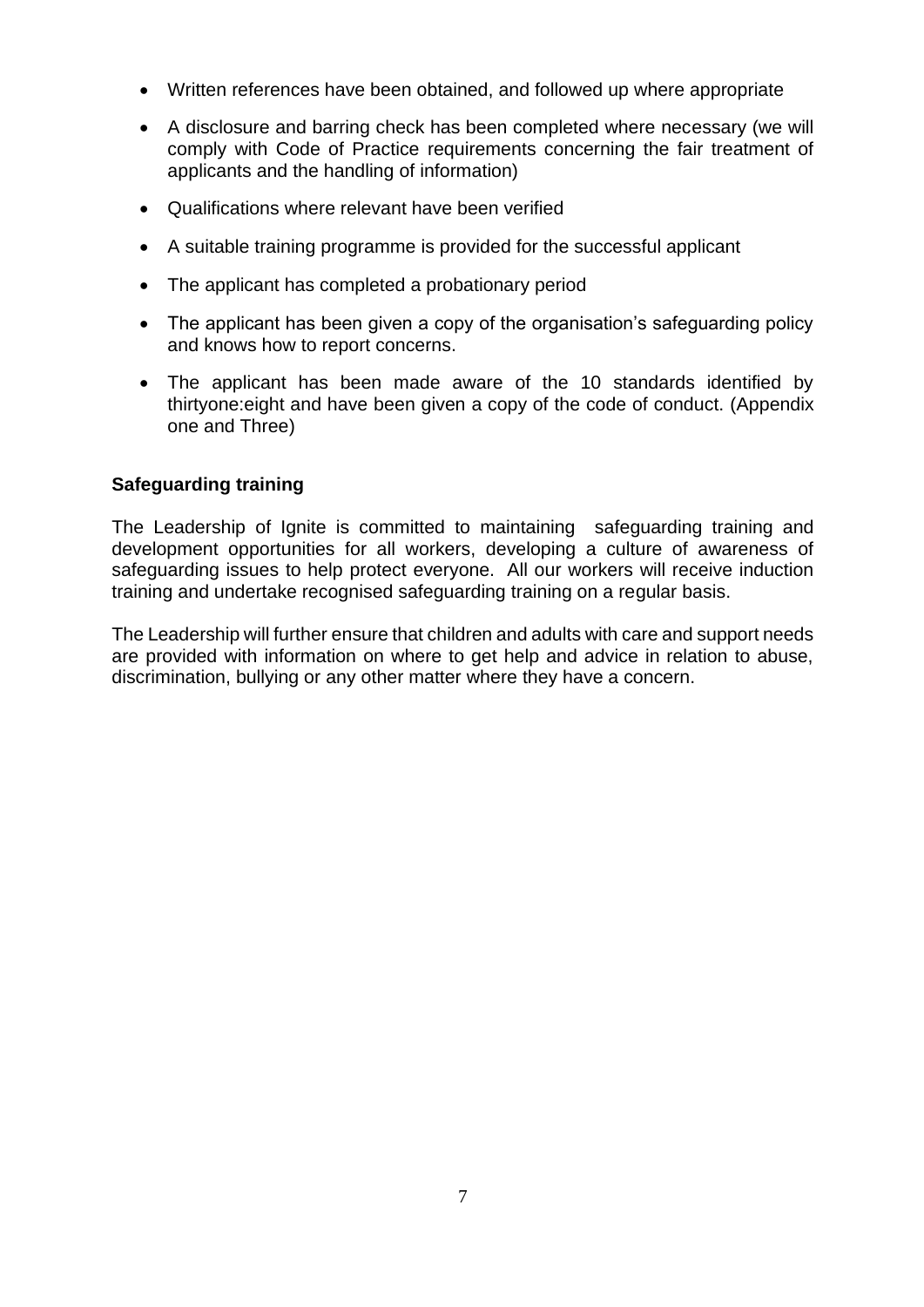## **SECTION 3 PRACTICE GUIDELINES**

#### **Management of Workers – Codes of Conduct**

The Leadership of Ignite, are committed to supporting all workers and ensuring they receive support and supervision. All workers have been issued with a code of conduct towards children, young people and adults with care and support needs.

As an organisation / place of worship working with children, young people and adults with care and support needs we wish to operate and promote good working practice. This will enable workers to run activities safely, develop good relationships and minimise the risk of false or unfounded accusation.

As well as a general code of conduct for workers, the Team Leaders of Ignite carry out risk assessments for all planned activities

We believe good communication is essential in promoting safeguarding, both to those we wish to protect, to everyone involved in working with children and adults and to all those with whom we work in partnership. This safeguarding policy is just one means of promoting safeguarding.

(see Appendix three for code of conduct)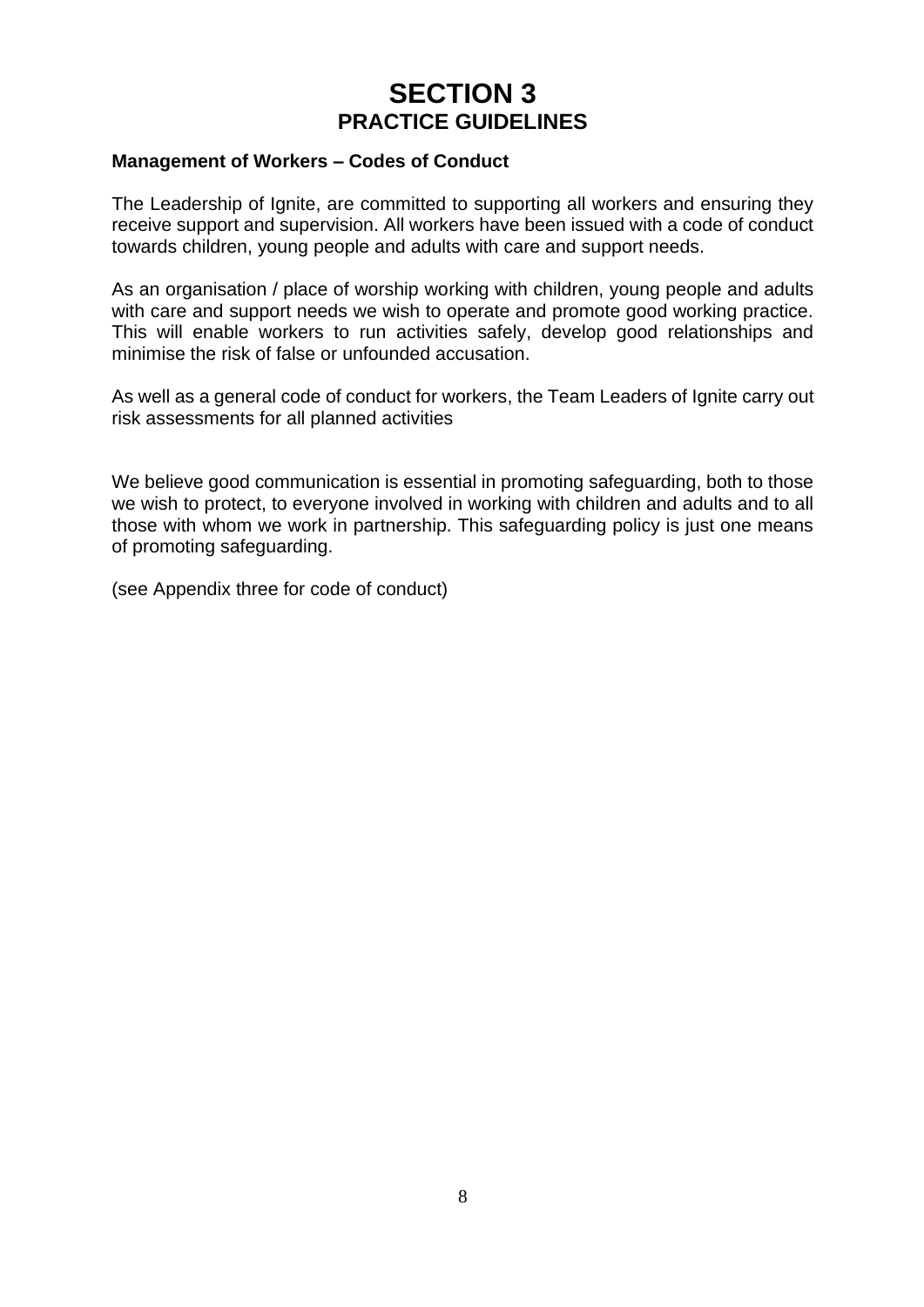## **SECTION 4 RESPONDING TO ALLEGATIONS OF ABUSE**

Under **no circumstances** should a volunteer or worker carry out their own investigation into an allegation or suspicion of abuse. Follow procedures as below:

- Document a concern/concerns by logging the date, time, location and who was involved in the incident causing concern, and a brief summary of events, also note any behavioural concerns/physical signs of abuse if appropriate,
- The person in receipt of allegations or suspicions of abuse should report concerns as soon as possible to:

**Name: Carol Nunn** (hereafter the "Safeguarding Co-ordinator") **Tel: 07753139635 Email: [carolnunn66@gmail.com](mailto:carolnunn66@gmail.com)**

The above is nominated by the Leadership of Ignite whilst acting within the boundaries of Coastlands Community Church to act on their behalf in dealing with the allegation or suspicion of neglect or abuse, including referring the matter on to the statutory authorities.

• In the absence of the Safeguarding Co-ordinator or, if the suspicions in any way involve the Safeguarding Co-ordinator, then the report should be made to:

**Name:** John Hooper – safeguarding trustee **Tel:** 01255 673553 **Email: [jandajess@gmail.com](mailto:jandajess@gmail.com)**

If the suspicions implicate both the Safeguarding Co-ordinator and the Deputy, then the report should be made in the first instance to:

**thirtyone:eight** PO Box 133, Swanley, Kent, BR8 7UQ. Tel: 0303 003 1111. Alternatively contact Social Services or the police.

• The Safeguarding Co-ordinator should contact the appropriate agency, or they may first ring the thirtyone:eight helpline for advice. They should then contact social services in the area the child or adult lives. **Name of local authority**: Essex County Council **Children's Social Services Tel:** 0345 6037627 **Out of hours Tel 0345 606 1212 Website Address:** essex.gov.uk/report-a-concern-about-a-child

**Adult Social Services:** Essex County Council **Tel:** 0345 603 7630 **Out of hours Tel:** 0345 606 1212 **Website Address:** [https://www.essexsab.org.uk/professionals/reporting-concerns](https://www.essexsab.org.uk/professionals/reporting-concerns-setsaf-forms/)[setsaf-forms/](https://www.essexsab.org.uk/professionals/reporting-concerns-setsaf-forms/)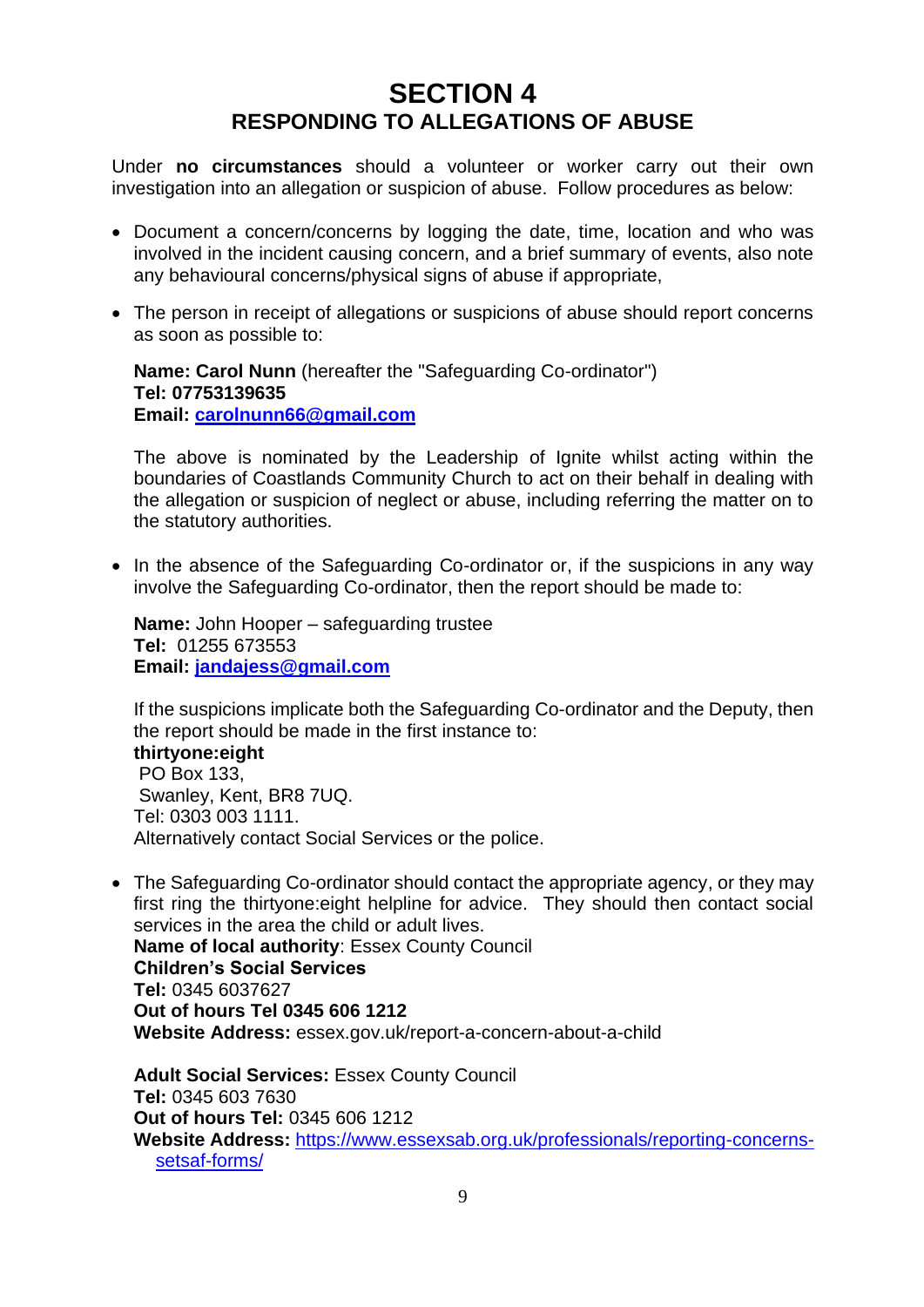#### **Police Protection Team Tel: 999 if adult or child is in immediate danger Adults 0800 032 7644. Children 101**

- The Safeguarding Co-ordinator may need to inform others depending on the circumstances and/or nature of the concern
	- Chair or trustee responsible for safeguarding who may need to liaise with the insurance company or the charity commission to report a serious incident.
	- **•** Designated officer or LADO (Local Authority Designated Officer) via social services if the allegation concerns a worker or volunteer working with someone under 18.
- Suspicions must not be discussed with anyone other than those nominated above. A written record of the concerns should be made in accordance with these procedures and kept in a secure place.
- Whilst allegations or suspicions of abuse will normally be reported to the Safeguarding Co-ordinator, the absence of the Safeguarding Co-ordinator or Deputy should not delay referral to Social Services, the Police or taking advice from thirtyone:eight.
- The Leadership of Walton Jeremiah Youth Project Ignite, will support the Safeguarding Co-ordinator/Deputy in their role and accept that any information they may have in their possession will be shared in a strictly limited way on a need to know basis.
- It is, of course, the right of any individual as a citizen to make a direct referral to the safeguarding agencies or seek advice from thirtyone:eight, although the Leadership hope that members of the place of worship / organisation will use this procedure. If, however, the individual with the concern feels that the Safeguarding Coordinator/Deputy has not responded appropriately, or where they have a disagreement with the Safeguarding Co-ordinator(s) as to the appropriateness of a referral they are free to contact an outside agency direct. We hope by making this statement that the Leadership demonstrate its commitment to effective safeguarding and the protection of all those who are vulnerable.

The role of the safeguarding co-ordinator/ deputy is to collate and clarify the precise details of the allegation or suspicion and pass this information on to statutory agencies who have a legal duty to investigate.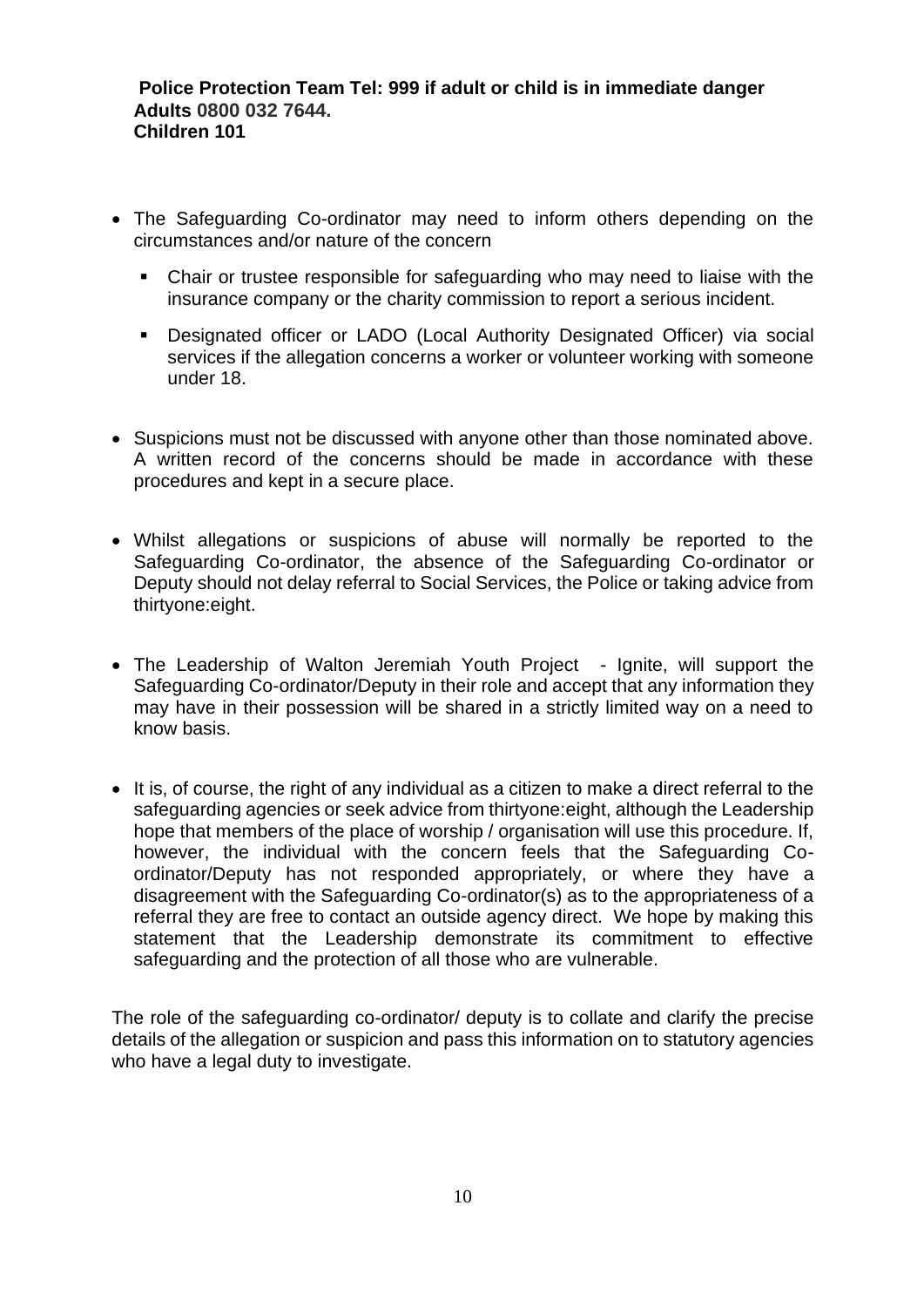#### **DETAILED PROCEDURES WHERE THERE IS A CONCERN ABOUT A CHILD**

#### **Allegations of physical injury, neglect or emotional abuse.**

If a child has a physical injury, a symptom of neglect or where there are concerns about emotional abuse, the Safeguarding Co-ordinator/Deputy will:

- Contact Children's Social Services (or thirtyone:eight) for advice in cases of deliberate injury, if concerned about a child's safety or if a child is afraid to return home.
- Not tell the parents or carers unless advised to do so, having contacted Children's Social Services.
- Seek medical help if needed urgently, informing the doctor of any suspicions.
- For lesser concerns, (e.g. poor parenting), encourage parent/carer to seek help, but not if this places the child at risk of significant harm.
- Where the parent/carer is unwilling to seek help, offer to accompany them. In cases of real concern, if they still fail to act, contact Children's Social Services direct for advice.
- Seek and follow advice given by thirtyone:eight (who will confirm their advice in writing) if unsure whether or not to refer a case to Children's Social Services.

#### **Allegations of sexual abuse**

In the event of allegations or suspicions of sexual abuse, the Safeguarding Coordinator/Deputy will:

- Contact the Children's Social Services Department Duty Social Worker for children and families or Police Child Protection Team direct. They will NOT speak to the parent/carer or anyone else.
- Seek and follow the advice given by thirtyone:eight if for any reason they are unsure whether or not to contact Children's Social Services/Police. Thirtyone:eight will confirm its advice in writing for future reference.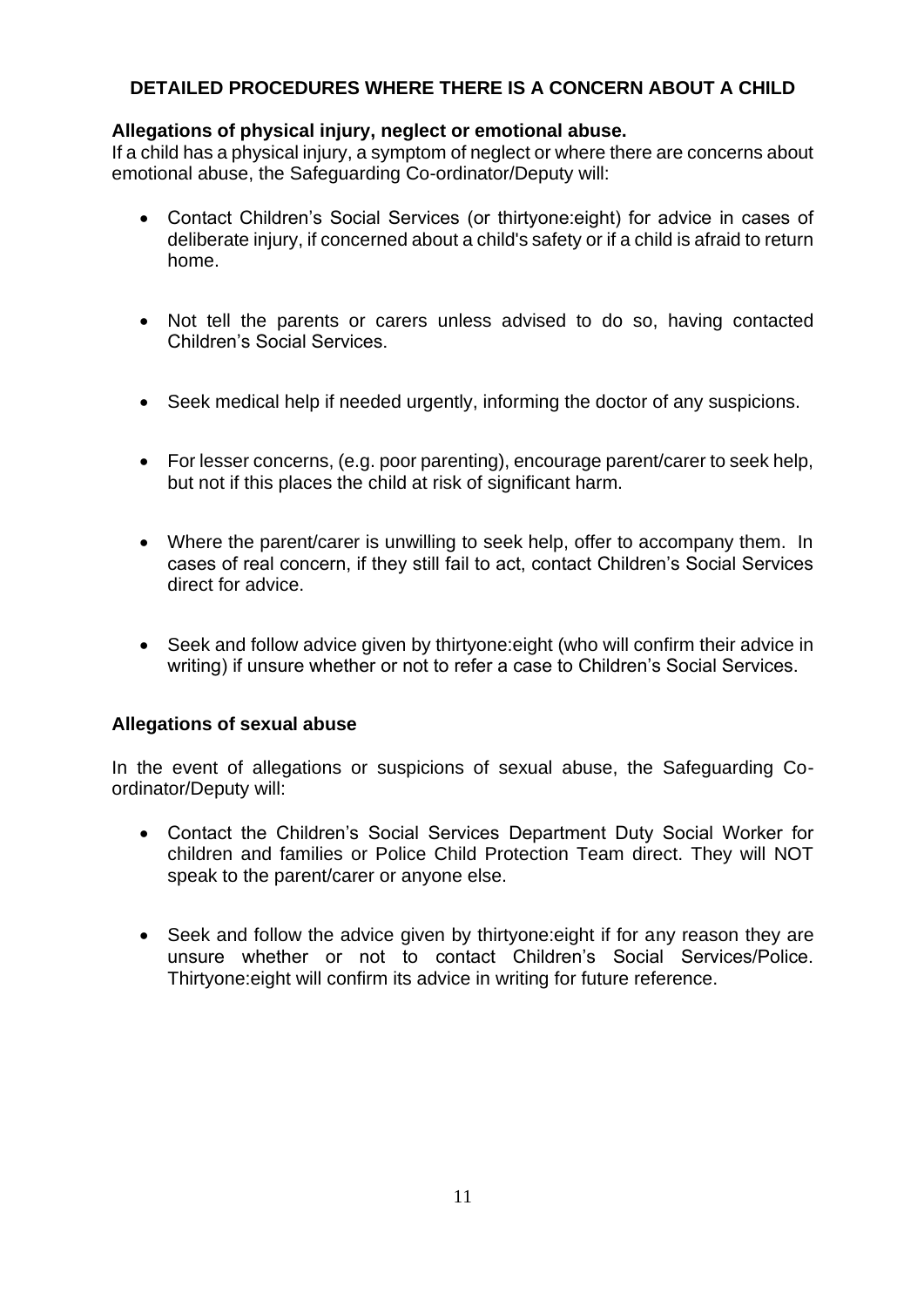#### **DETAILED PROCEDURES WHERE THERE IS A CONCERN THAT AN ADULT IS IN NEED OF PROTECTION WHICH HAS AN IMPACT ON THE SAFETY OF THE CHILD**

Suspicions or allegations of abuse or harm including; physical, sexual, organisational, financial, discriminatory, neglect, self-neglect, forced marriage, modern slavery, domestic abuse.

If there is concern about any of the above, Safeguarding Co-ordinator/Deputy will:

- Contact the Adult Social Care Team who have responsibility under the Care Act 2014 to investigate allegations of abuse. Alternatively, thirtyone:eight can be contacted for advice.
- If the adult is in immediate danger or has sustained a serious injury contact the Emergency Services, informing them of any suspicions.

If there is a concern regarding spiritual abuse, Safeguarding Co-ordinator will:

- Identify support services for the victim i.e. counselling or other pastoral support
- Contact thirtyone:eight and in discussion with them will consider appropriate action with regards to the scale of the concern.

#### **Allegations of abuse against a person who works with children/young people**

If an accusation is made against a worker (whether a volunteer or paid member of staff) whilst following the procedure outlined above, the Safeguarding Co-ordinator, in accordance with Local Safeguarding Children Board (LSCB) procedures will:

- Liaise with Children's Social Services in regard to the suspension of the worker
- Make a referral to a designated officer formerly called a Local Authority Designated Officer (LADO) whose function is to handle all allegations against adults who work with children and young people whether in a paid or voluntary capacity.
- Make a referral to Disclosure and Barring Service for consideration of the person being placed on the barred list for working with children or adults with additional care and support needs. This decision should be informed by the LADO if they are involved.

#### **Allegations of abuse against a person who works with adults with care and support needs**

The safeguarding co-ordinator will:

- Liaise with Adult Social Services in regards the suspension of the worker
- Make a referral to the DBS following the advice of Adult Social Services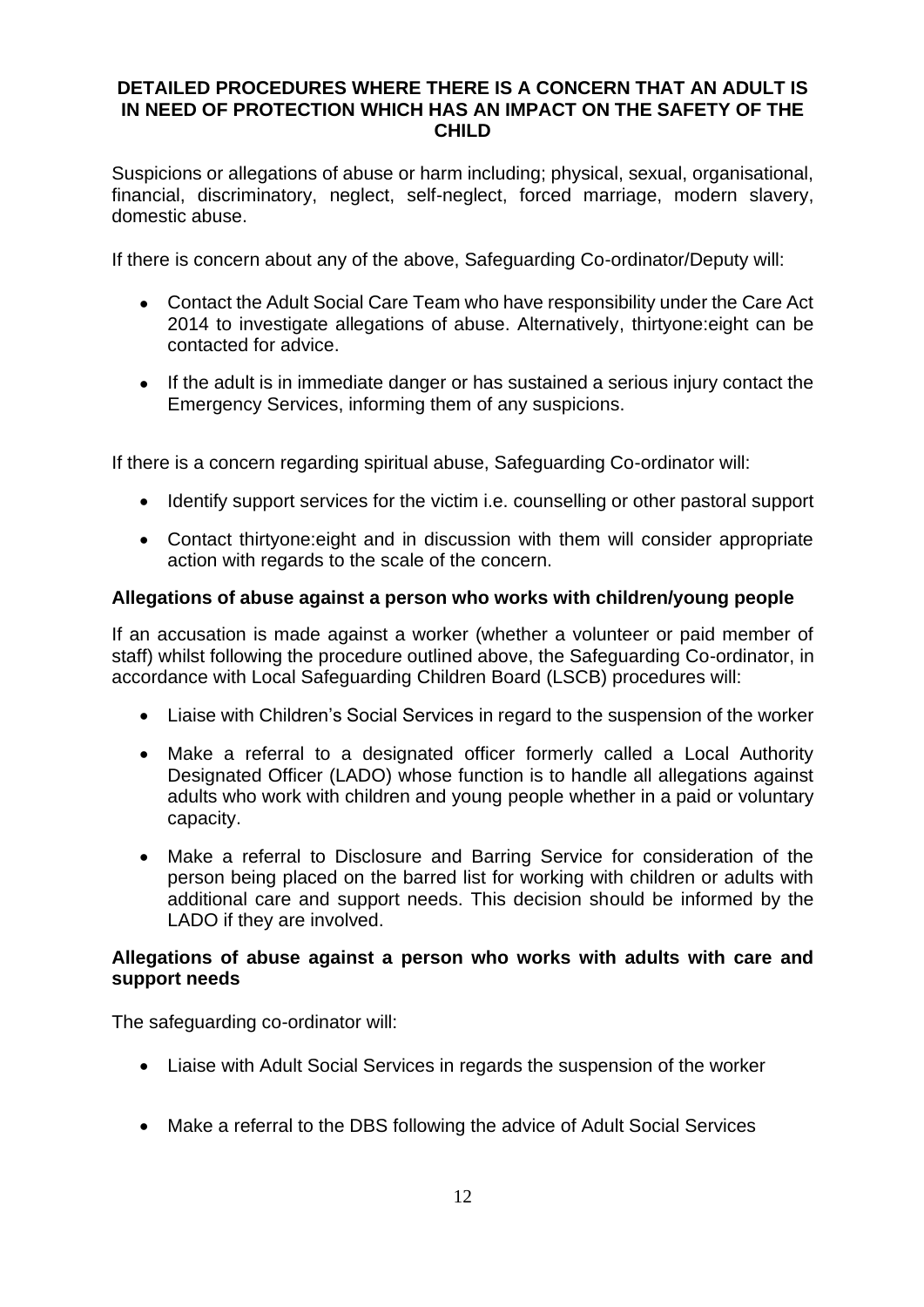The Care Act places the duty upon Adult Services to investigate situations of harm to adults with care and support needs. This may result in a range of options including action against the person or organisation causing the harm, increasing the support for the carers or no further action if the 'victim' chooses for no further action and they have the capacity to communicate their decision. However, this is a decision for Adult Services to decide not the church.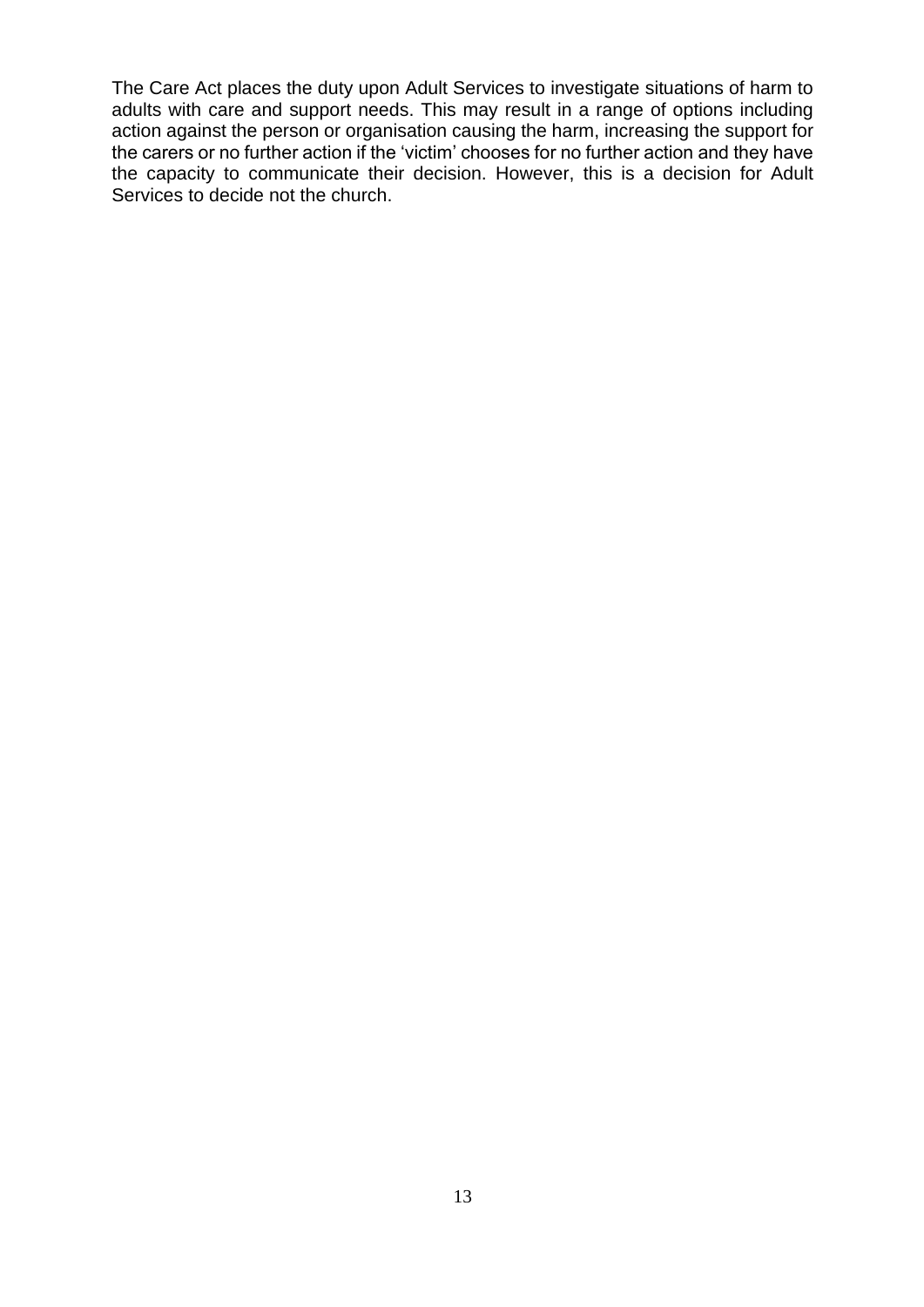## **SECTION 5 PASTORAL CARE**

#### **Supporting those affected by abuse**

The Leadership of Ignite is committed to offering pastoral care, working with statutory agencies as appropriate, and support to all those who have been affected by abuse who have contact with or are part of the place of worship/organisation.

#### **Working with offenders and those who may pose a risk**

When someone attending Coastlands Community Church, (which is where Ignite is based on a Sunday), is known to have abused children, is under investigation, or is known to be a risk to adults with care and support needs; it is important to show the love of Christ and the hand of friendship to that person and remember that they have been forgiven by Christ.

It is, however recognised that there is a high risk of reoffending so to minimise this risk the Leadership will supervise the individual concerned and offer pastoral care, but in its safeguarding commitment to the protection of children, young adults, adults and adults with care and support needs, set boundaries for that person which they will be expected to keep. These boundaries are formally agreed to protect both the individual, the Leadership of Coastlands Community Church, Ignite and those in the congregation of all ages.

A full risk assessment of the individual will be carried out and boundaries appropriate to that person put in place and documented. As standard practice all offenders will have the same basic boundaries set:

- 1. No individual will be permitted to volunteer with children, young people or adults, in any of the outreach areas facilitated by Walton Jeremiah Youth Project or by Coastlands Community Church.
- 2. No individual should find themselves in a situation where they are alone with children, young people or adults.
- 3. Key people within the church and Walton Jeremiah Youth Project Ignite, will need to be aware that the individual is in attendance and will cascade this down to the relevant group leaders and others in their teams as necessary. The key people are **MARK ROWLAND, SARAH ROWLAND, LES BALL, DENIS BRADSHAW (**Pastors and Elders). **JOE WEBSTER, EMILY WEBSTER** (Ignite Team Leaders). They will inform the Safeguarding Co-ordinator/Deputy if the issue has not already been flagged up via DBS check in which case they will inform the above key people as a matter of urgency.
- 4. In setting these boundaries a written contract will be made involving the church leadership, individual, family and friends and any relevant external agency e.g. probation agency etc and be unique to that individual. A review date for the contract will be set and the progress of the individual evaluated and if needed the contract amended or a new one drawn up.

#### **We will review this statement and our policy and procedures annually.**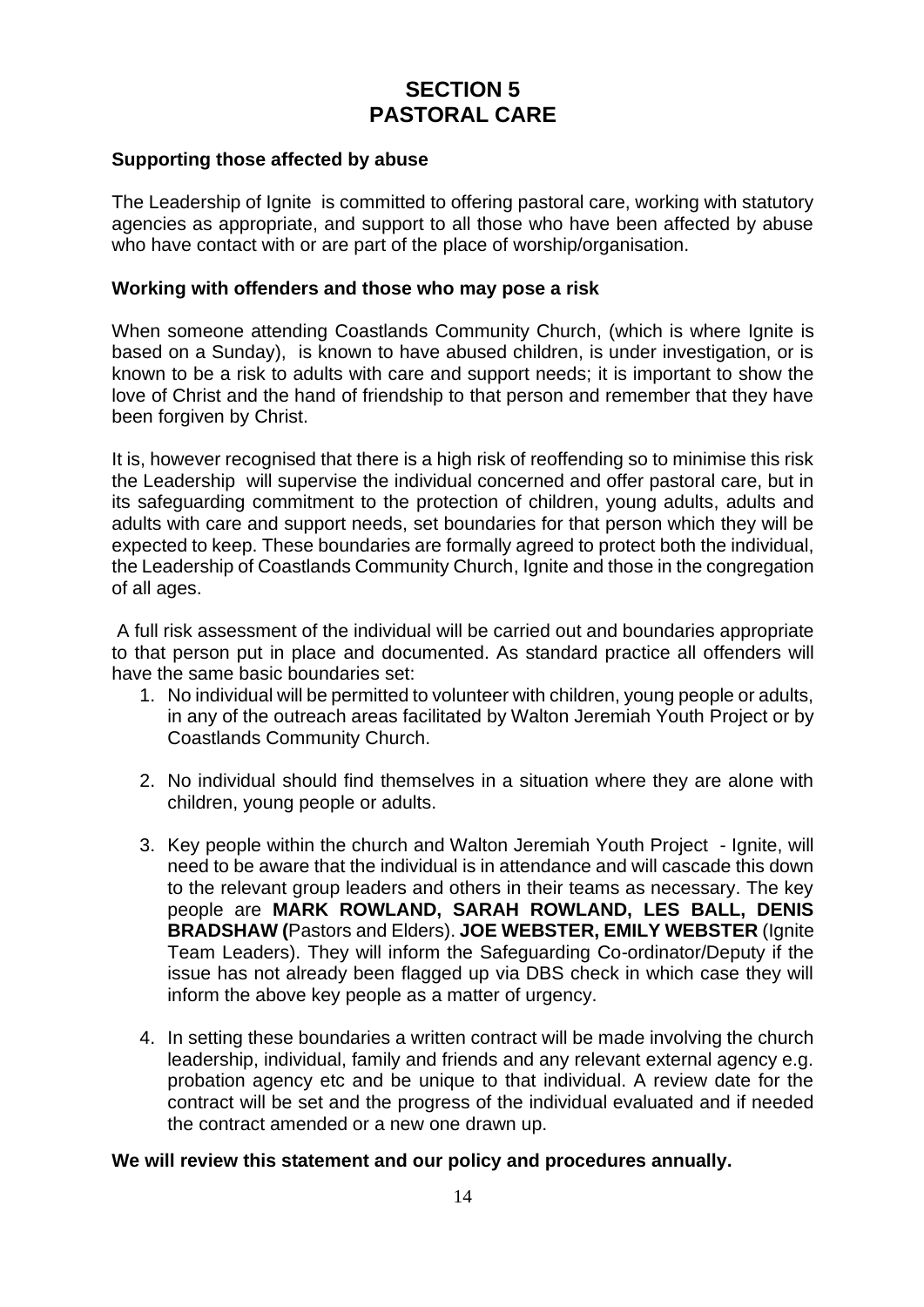## **Adoption of the policy**

This policy was agreed by the leadership and will be reviewed annually on: December 2020

Signed by: Leslie Ball Position: Chair

Signed by: Joe Webster **Position: Team Leader** 

Date: 15/01/2020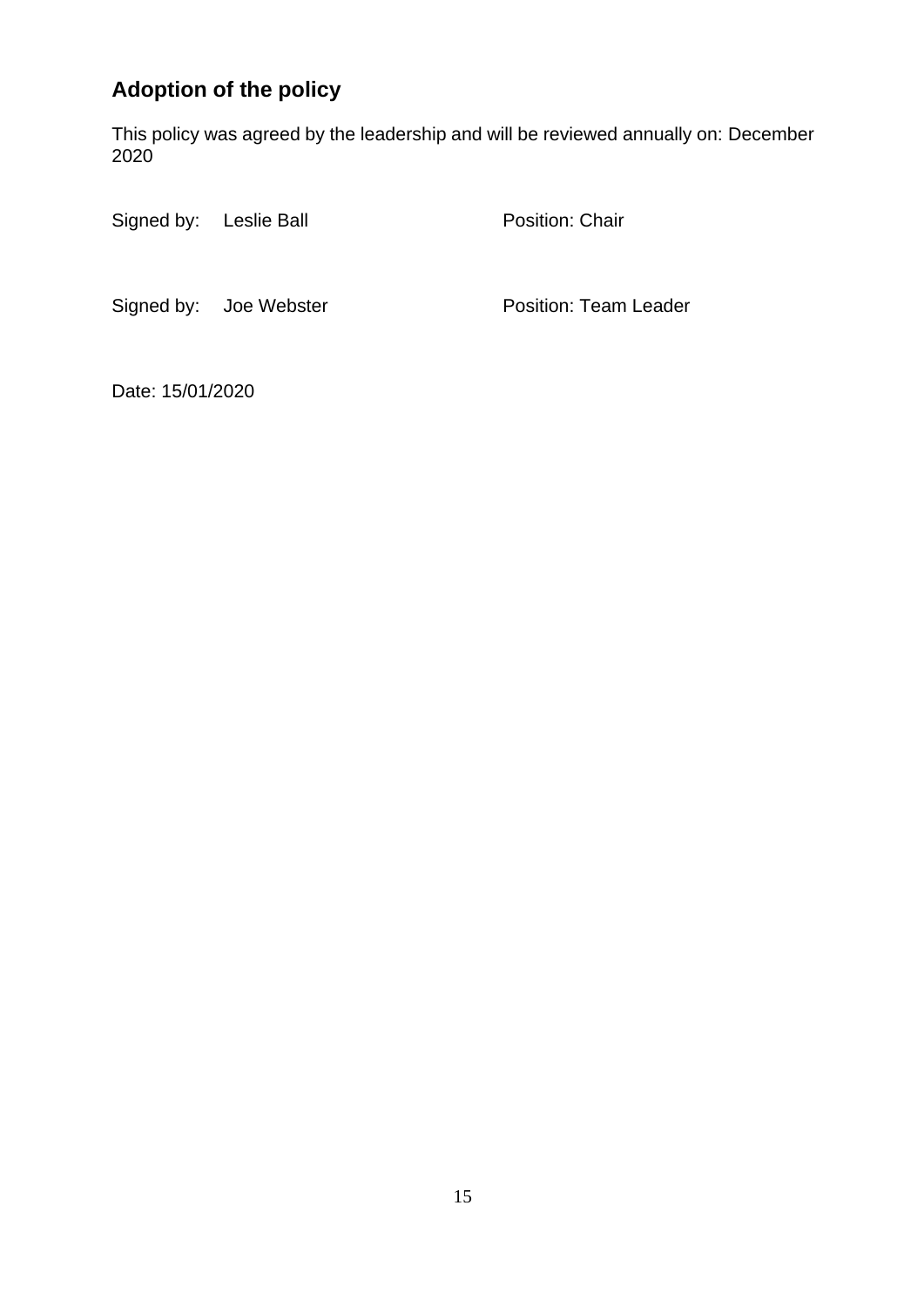## **APPENDIX ONE**

## **10 SAFEGUARDING STANDARDS – a framework for creating safer places – published by thirtyone:eight**

#### **STANDARD 1 Safeguarding Policy**

#### **Organisations should adopt a formal working safeguarding policy**

The government expects all organisations open too or likely to have contact with children or adults at risk to adopt and implement a safeguarding policy. It is important that leaders and workers know how to respond to concerns about possible abuse, recruit safely and follow safe practice guidelines in their work.

This standard includes the appointment of a Safeguarding Coordinator who will deal with concerns and suspicions of abuse on behalf of the leadership. Their job will also include promoting safeguarding throughout their organisation.

The leaders and the Safeguarding Coordinator should make sure everyone knows where they can see or get a copy of your safeguarding policy.

#### **STANDARD 2 Developing Safeguarding Awareness and Training**

#### **Organisations must develop safeguarding awareness and provide training**

Everyone needs to know how children and adults with care and support needs are being kept safe and what to do if there is a concern about possible abuse. This includes the leaders, Safeguarding Coordinator, workers ,parents/carers and children.

The organisation has a responsibility to provide training and development opportunities for all its workers, including paid and unpaid staff and volunteers.

#### **STANDARD 3 Safer Recruitment**

#### **Organisations should adopt a formal safer recruitment policy for both paid and voluntary workers**.

Safer recruitment is often the first opportunity any organisation gets to safeguard the vulnerable people it works with. It is vital because it minimises the likelihood of people being harmed by those in positions of trust. Leaders, workers and others with particular roles must undergo a thorough recruitment process.

This includes the creation of a job or role description, an application form an interview, taking up references and criminal records checks (where eligible) all of which have a part to play in the candidate's suitability. If this is done, then the chances of someone who could pose a risk to children and other vulnerable people being able to work with them will be greatly reduced.

#### **STANDARD 4 Management of Workers**

#### **Workers, paid and voluntary should be appropriately managed, supervised and supported**.

Workers need encouragement and help, particularly when they are first appointed. Abuse is more likely to occur where workers are not accountable to others. All workers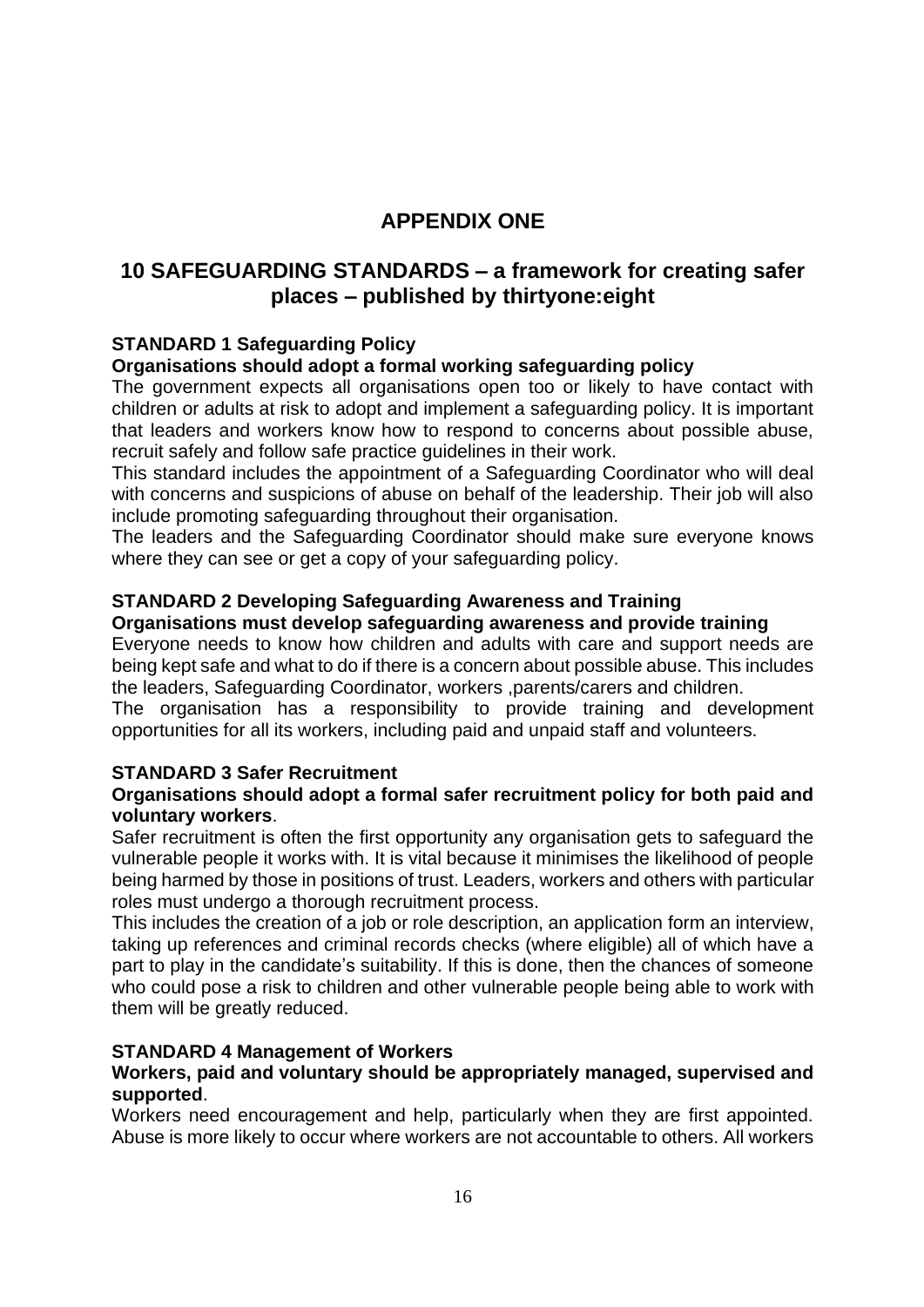should be given the opportunity to attend team meetings and training to help them develop their skills and to work as a team.

Working as a team will help people show responsibility for and to each other and motivate them to strive for the best possible practice in their work. All leaders and workers need to know who to talk to if they have a worry or concern. Procedures should exist to help and encourage workers to report concerns (commonly known as "whistle blowing") Organisations also need to have procedures in place for managing allegations against workers that will involve contact with the statutory authorities.

#### **STANDARD 5 Working Safely**

#### **Organisations must ensure they adopt safer working practices**

Working safely means that the organisation must think about the safety aspects of every organised activity, including outings and holidays, and then do what is necessary to keep adults and children safe. This is called a risk assessment.

Working safely also applies in areas such as transportation, pastoral visiting, discipline, dealing with bullying and first aid. If the organisation is committed to making sure children and adults are safe, workers will feel more confident about running activities develop good relationships and minimise the risk of unfounded allegations.

Places of worship often provide different activities in different locations, (e.g. toddler groups, Sunday school, foodbanks, lunch clubs and other support groups). This makes it even more important to follow and have guidelines for running these activities.

#### **STANDARD 6 Communicating Effectively**

#### **Organisations should ensure that workers know how to listen and relate to children and adults with whom they come into contact.**

Effective communication helps develop positive and trusting relationships, build selfesteem and create an environment of acceptance where those being cared for feel able to share what may be troubling them.

Effective communication not only encourages people to speak out, but it helps to create and embed a positive and safer culture in an organisation. The way in which we communicate can either give confidence to those who struggle to find their voice of can have the opposite effect. Leaders and workers have a joint responsibility to ser and maintain safer cultures – this often begins in the manner we communicate, demonstrating commitment, sensitivity, compassion and adopting appropriate boundaries around confidentiality.

#### **STANDARD 7 Responding to Concerns**

#### **Workers must develop awareness of the issues surrounding abuse, be able to recognise possible signs and indicators and respond appropriately.**

Where there is a suspicion or allegation of abuse the organisation must know who to contact. In the case of sexual abuse, deliberate injury or where there are concerns for a child or adults' safety, the Safeguarding Coordinator should contact the appropriate statutory agency (Children's Service, Adult Services or the Police) for advice without delay.

Sometimes people are worried about doing this but both Children's Services, Adult Services and the Police are highly trained to respond sensitively and appropriately. Medical help should be sought in an emergency and the doctor informed of any concerns.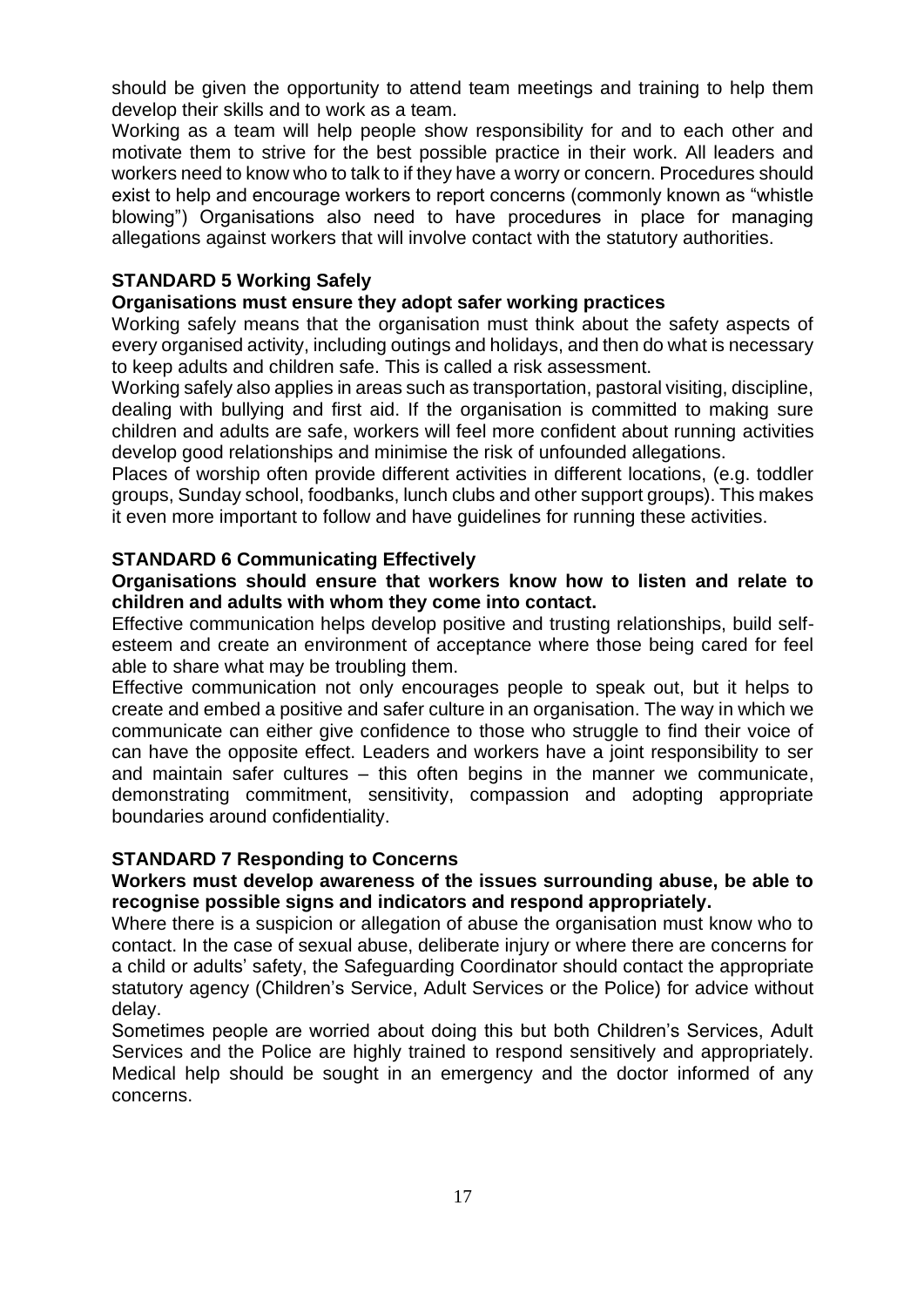#### **STANDARD 8 Pastoral Care**

#### **Organisations should ensure pastoral care and support is available to all those affected by abuse.**

It may be in the present, recent or distant past, but the effects of abuse can be devastating and long term, not only for the person who has been abused but also for family members, friends, social groups and the organisation or faith community. Those affected may struggle with a range of issues, including aspects of faith and spirituality - particularly where the abuse occurred within a faith context. So, this needs sensitive handling.

Showing care and compassion being available to listen and offering support are important in responding to the need of adult survivors. Some people will need professional help and it is important to recognise this.

#### **STANDARD 9 Managing Those Who May Pose a Risk**

**Organisations must supervise and manage those who may pose a risk to others.** There are those living in the community who may pose a risk to others. They may wish to be actively involved in local organisations or groups. Some violent or sex offenders genuinely want to change but others try to join places of worship and faith communities because they see the as places where they will easily gain access to children or adults. This is because of forgiveness, mercy and unconditional acceptance are often important aspects of faith and belief.

Organisations and faith communities must understand that no matter how well intentioned some people are, sex offending is often addictive. However repentant a person may appear to be, it is potentially very dangerous to allow them contact with children and/or adults with care and support needs. This does not mean the person should be rejected but it does mean organisations must have strong policies in place to supervise, manage and support anyone who has committed or been accused of sexual violent crimes against children or adults at risk. This also means that people who pose a potential risk should not be given any position or responsibility that may be perceived by others as a position of trust. Accountability is crucial and where operated effectively can act as a protective factor and reduce re-offending.

#### **STANDARD 10 Working in Partnership**

#### **Organisations working in specialised areas, culturally diverse settings or through partner organisations or agencies must ensure appropriate safeguarding policies and procedures are in place.**

Organisations working in specialist areas may include overseas projects, independent schools and a range of support services to the local community like education, domestic violence, counselling and pregnancy advice.

The diversity of such organisations and settings mean there can be a great variation in practice when it comes to safeguarding standards perhaps of legal frameworks, law enforcement, cultural tradition, belief or religious practice.

There must be an understanding and clear guidance given on how safeguarding policies can be applied in ways that are sensitive to cultural tradition but without condoning practices that are harmful, abusive or neglectful.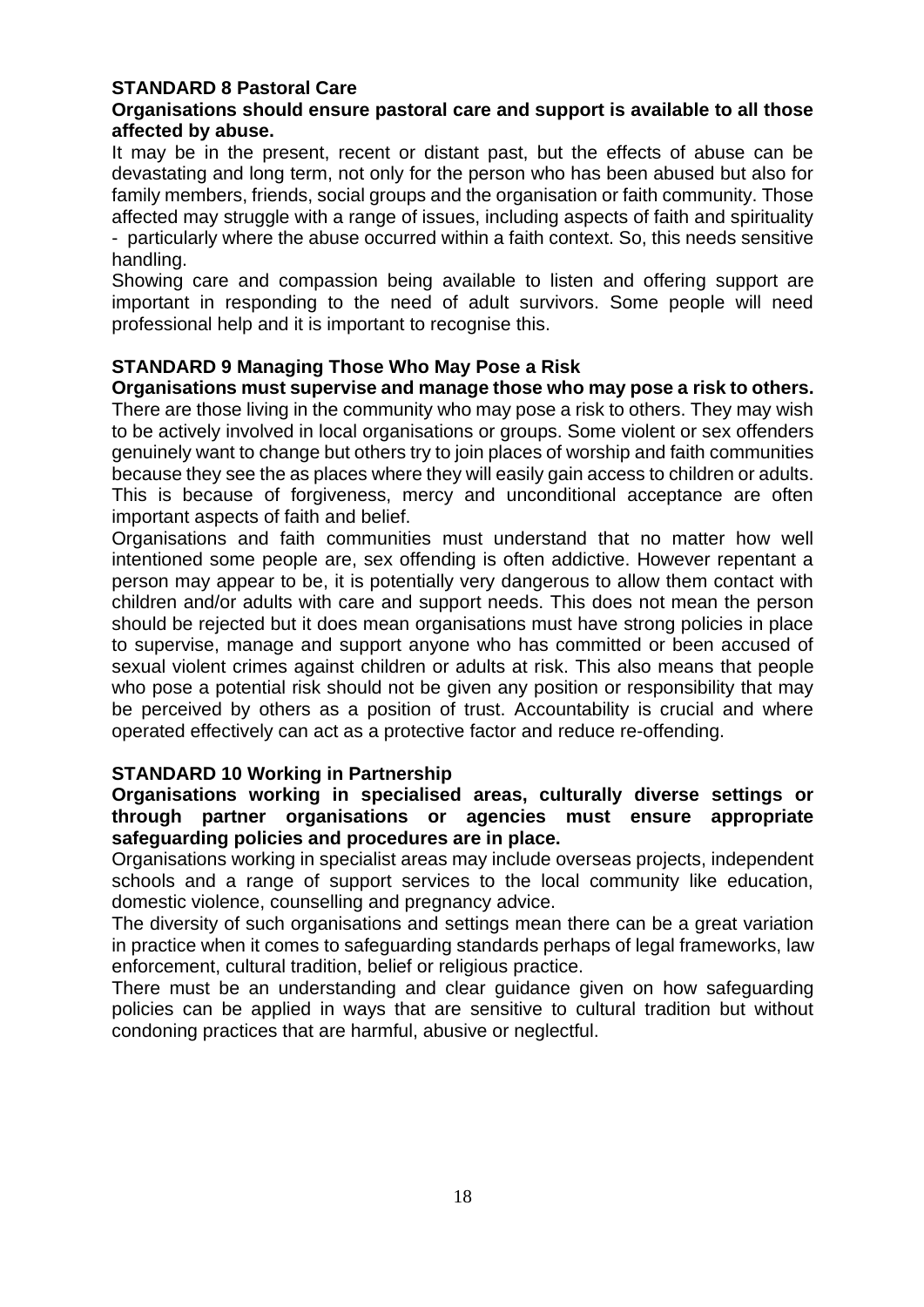## **APPENDIX 2**

## **DEFINITIONS AND SIGNS OF ABUSE**

Abuse is defined in the Care Act 2014 as "*a violation of an individual's human and civil rights by another person or persons"* for the purpose of this document signs of abuse will cover adults and children. Abuse may be carried out by anyone to anyone irrespective of age, gender, creed, ethnicity by causing harm or by failing to act to prevent harm occurring. Abuse can be on a 1:1 basis or within a group context, in a family or institutional/community setting. For the purpose of this policy the key areas of abuse have been identified although it is recognised that other forms exist and are highlighted at the end of the Adult abuse section.

#### **CHILD ABUSE**

The categories of Child abuse are not as prolific as those of an adult but are nonetheless as serious and if identified should be acted upon immediately in accordance with this policy. A child is classified as any individual under the age of 18

#### **PHYSICAL ABUSE**

Physical abuse is defined as the use of physical force that may result in bodily injury, physica**l** pain, or impairment. Injures may present as different from the usual bumps and bruises that present when children accidently knock themselves and may be as a result of hitting, shaking, throwing, burning or scalding, drowning, suffocation and poisoning.

#### **Physical abuse of children may present as**:

Bruising, abnormal grazes, abnormal cuts, burns, bites, eye injuries, bone fractures, mouth injuries, sickness. The history of the injury /illness does not match the presentation of the injury. In some cases, the injury/abuse can be caused deliberately/invented by a parent who themselves is suffering in some way and this should also be investigated.

It is recognised that some parents/carers seek to discipline their children/those in their care. Should a child sustain a physical injury due to harsh physical discipline this will be treated as abuse and acted upon accordingly.

#### **SEXUAL ABUSE**

for the purposes of this policy, sexual abuse will also include the grooming of children and young adults. Sexual abuse is the forcing or luring of a child or young person to take part in sexual activities without their consent, and whether or not they are aware of what is taking place.

#### **Sexual abuse of children may present as:**

Verbal disclosures; low self-esteem and negative body language; self-harm including eating disorders, substance abuse and cutting; behaviour that challenges including excessive preoccupation of sexual matters/sexually provocative or seductive towards adults; substance and alcohol abuse; sexually transmitted diseases; pregnancy; withdrawing from male/female workers depending on the gender of the abuser; frequent urine infections and tummy pains.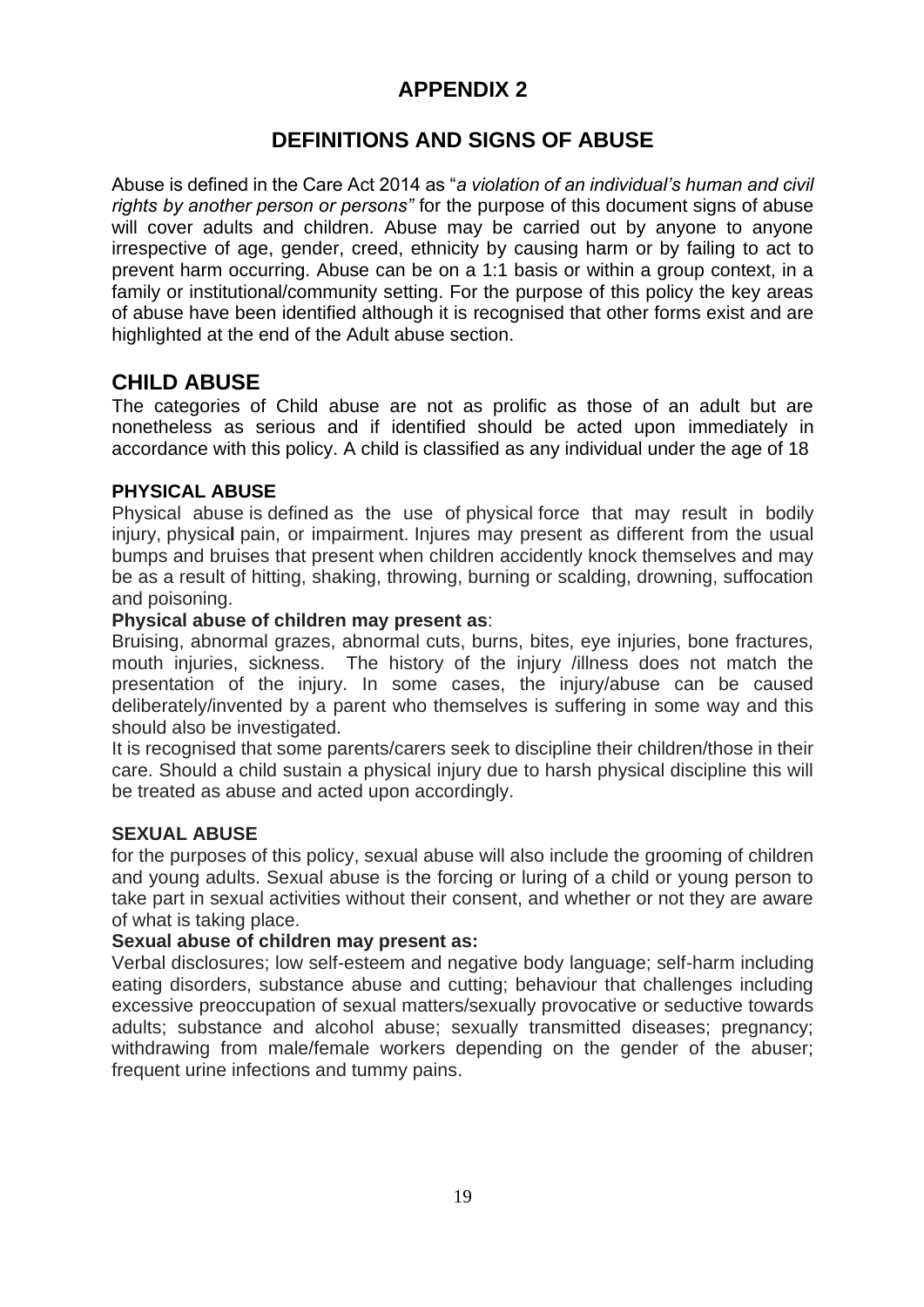#### **NEGLECT**

This is the persistent and ongoing failure to meet a child's basic care needs and their psychological needs which will be likely result in the serious damage of a child's health and/or development.

#### **Neglect of children may present as:**

Appearing dirty or unkempt; clothing or bodies unwashed; not meeting child milestones; parents are never present; malnourished; evidence of untreated medical/dental conditions.

#### **EMOTIONAL ABUSE**

Emotional abuse is where persistent negative comments have an adverse effect on a child's mental health and prevents them from developing emotionally.

#### **Emotional abuse of children may present as**

A delay in reaching developmental milestones; attention seeking behaviour; low selfesteem; negative parent/child interaction where the parent is consistently negative/derogatory towards the child; urinary incontinence; withdrawal and not interacting with peers and adults

## **ADULT ABUSE – included as there may be a direct impact on the care of the child if adult abuse is occurring.**

#### **PHYSICAL ABUSE**

Physical abuse is defined as the use of physical force that may result in bodily injury, physica**l** pain, or impairment. Physical abuse may include but is not limited to such acts of violence as striking (with or without an object), hitting, beating, pushing, shoving, shaking, slapping, kicking, pinching, and burning. Misuse of medication is also a form of abuse along with inappropriate physical sanctions such as restraining. For the purpose of this policy any adult with care and support needs from the age of 18 is at risk of physical abuse.

#### **Signs of physical abuse can include**

Unexplained bruising; sprains and broken bones; malnutrition (both underweight or overweight); sores and ulcers; soiled clothing; signs of inappropriate medication, being denied access by caregiver or family member; burns; untreated injuries

#### **SEXUAL ABUSE**

The forcing of undesired sexual behaviour by one person upon another without consent. It can happen to men or women of the same or opposite gender of any age, can include online content and does not have to necessarily be physical contact.

#### **Signs of sexual abuse can include:**

Bruising or bleeding in the genital or rectal areas; bruising in or around the mouth; negative behaviour towards a member of the same/opposite sex;

#### **PSYCHOLOGICAL ABUSE**

Characterised by a person subjecting or exposing another person to a type of behaviour that may result in psychological trauma. Psychological abuse includes using verbal abuse where someone speaks in a way which us hurtful or demeaning, for example name calling, shouting, talking down to someone, using abusive language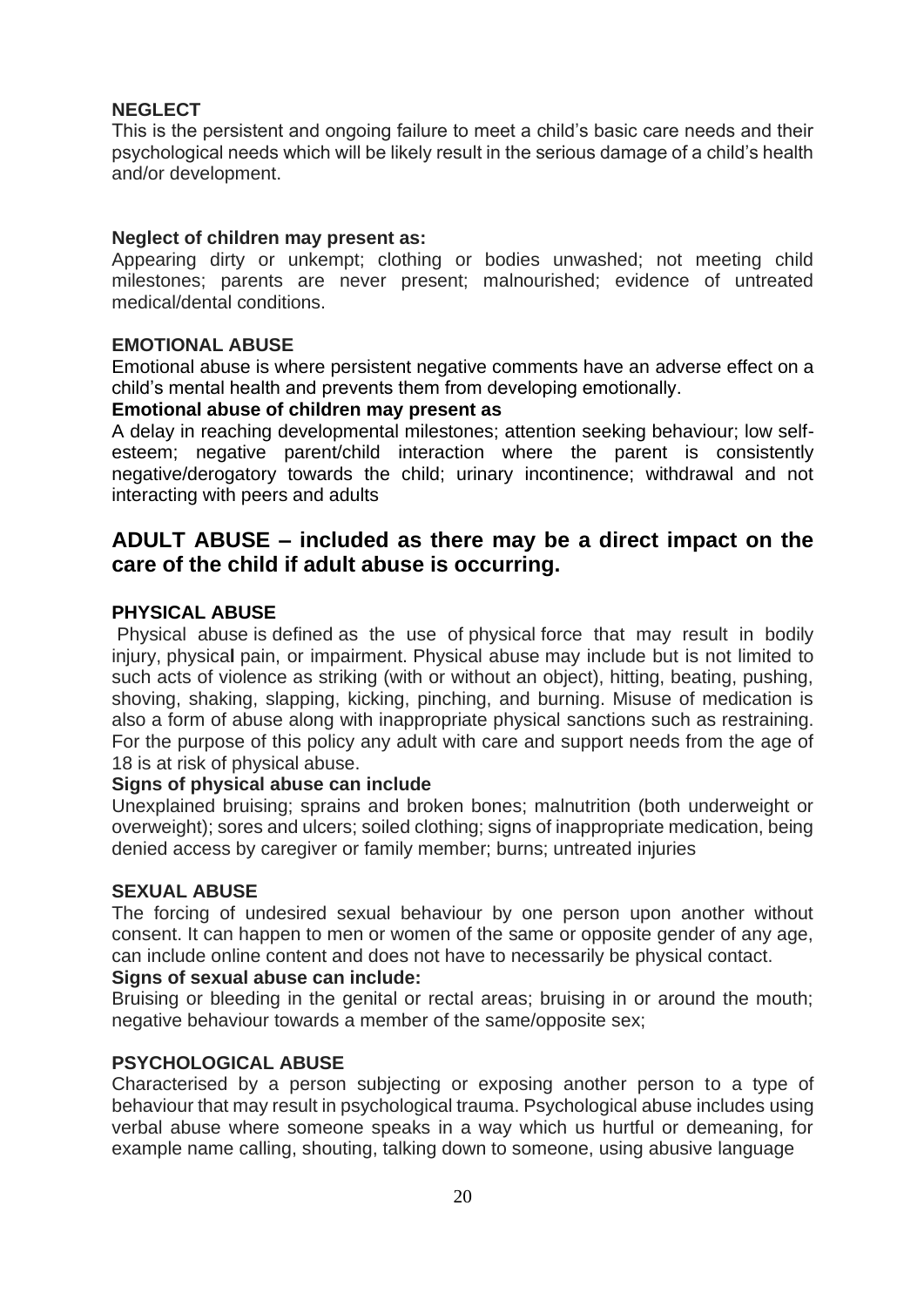emotional abuse where someone feels threatened or fearful of someone, perhaps due to mannerisms, gender or general demeanour, to the extent that their emotional development is significantly damaged. An extreme form of this is gaslighting which is to manipulate (someone) by psychological means into doubting their own sanity.

#### **Signs of psychological abuse can include:**

Anxiety and confusion; appearing scared or frightened; spending long periods alone; self- harm; cyber bullying, unusual behaviour usually associated with dementia such as thumb sucking, biting, rocking;

#### **FINANCIAL ABUSE**

The misuse or theft of a person's funds and assets. This can be carried out by family members, members of an organisation who are caring for an adult with care and support needs or opportunists such as "cowboy" contractors.

#### **Signs of financial abuse can include;**

Lack of funds for everyday events; abnormal interest and involvement by the carer of friend in a person's assets/finances.

#### **DISCRIMINATORY ABUSE**

Where an individual, individual's or an organisation discriminates or singles out a person or persons in a negative manner which leads to them being denied the same rights as their peers. Discriminatory abuse can be against; gender, sexual orientation; ethnicity; language; culture; belief system; political beliefs; age; disability.

#### **Signs of discriminatory abuse can include:**

Loss of self-esteem; the person being withdrawn, fearful and anxious; being denied access to or being excluded from events

#### **NEGLECT OR ACTS OF OMISSION**

The failure to provide an individual with the basic needs that enable them to survive on a repeated basis. This can include poor living conditions, inadequate medical or physical care, failure to provide the means to acquire services.

#### **Signs of neglect or acts of omission can include:**

Poor physical condition and failure to obtain medical care and or dental care; unkempt or soiled clothing; failure to provide mental stimulation, fleas or lice on the person,

#### *THE FOLLOWING CATEGORIES WERE INTRODUCED IN THE 2014 CARE ACT*

#### **DOMESTIC VIOLENCE/ ABUSE**

Any incident of threatening behaviour violence or abuse (psychological, physical, secular, financial or emotional) between adults who are or have been intimate partners or family members regardless of gender or sexuality. The abuser will use repeated, random and habitual use of intimidation to control a partner. Also included within this are honour based violence/ marriages and Female Genital Mutilation

#### **Signs of domestic abuse can include:**

Visible injuries, scars which have no rational explanation; excuses for injuries sustained, evidence of a controlling and/or threatening relationship

#### **MODERN SLAVERY**

Where an individual can be forced to work in any of the following areas, brothels, agricultural business, nail bars, restaurants, sweat shops against their will. For the sake of this policy human trafficking will be included in this section.

**Signs of modern slavery can include:**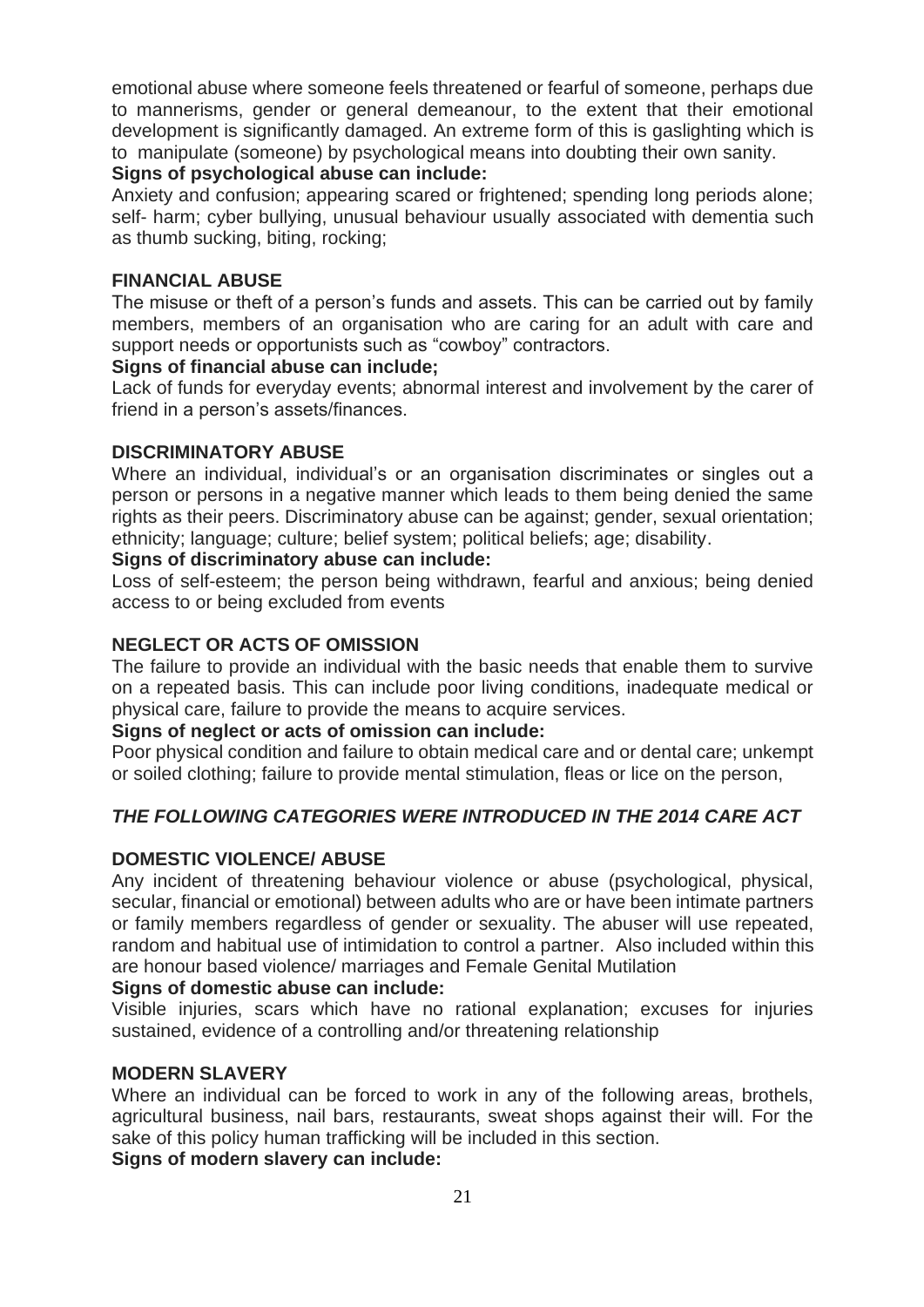Physical appearance, clothing may be inappropriate or dishevelled; restricted freedom of movement; individual may be a foreign national with no ID travel documents; reluctance to talk; no money;

**ORGANISATIONAL ABUSE** (can also be known as institutional abuse as identified in No Secrets 2000)

This is when neglect or acts of omission occur within an institution such as a care home, hospital, place of education or training or within the community. It can occur through repeated acts of poor or inadequate care and neglect or poor practice by any professional involved in the care setting.

The signs of organisational abuse can be the same as neglect and or acts of omission

#### **SELF NEGLECT/SELF INJUROUS BEHAVIOUR**

Where a person who is deemed to be unable to recognise the consequence of their action if they fail to take care of themselves which can cause within a short period of time serious physical, mental or emotional harm or substantial damage to or loss of assets.

#### **Signs of self- neglect can include:**

Dehydration, malnutrition, poor personal hygiene; inadequate/hazardous living conditions; lack of clothing; untreated medical conditions, evidence of self- harm.

#### **OTHER FORMS OF ADULT/CHILD ABUSE**

Spiritual abuse; exploitation (including radicalisation) inappropriate restraint; hate crime, Gaslighting. Breadcrumbing (usually via social media)

Whilst the vast majority of these signs of abuse are visual, should a child, young person, adult or adult with care and support needs verbalise that they are being abused then the allegation should be treated seriously and acted upon as per this policy.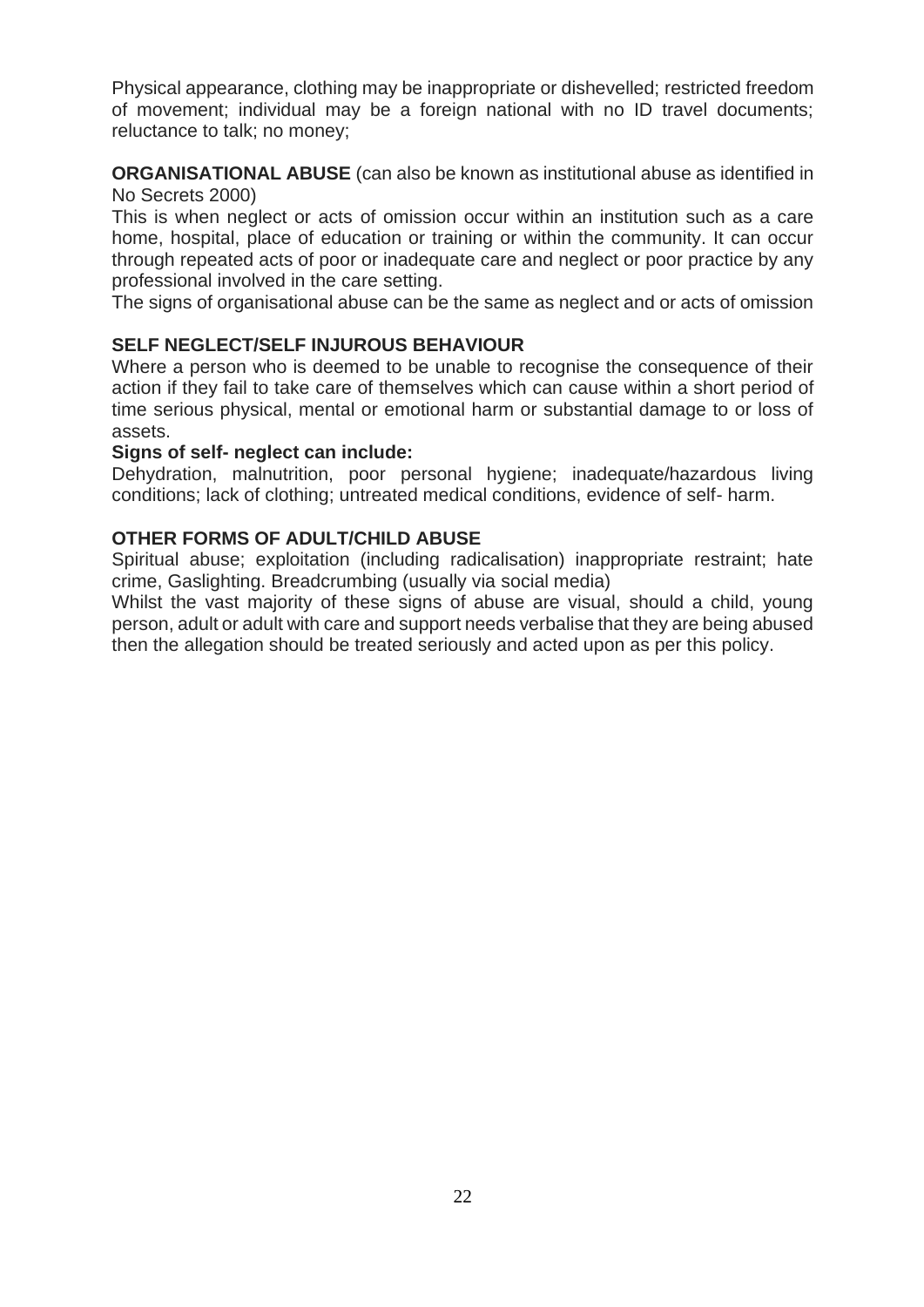## **APPENDIX THREE CODE OF CONDUCT**

#### **Walton Jeremiah Youth Project – Ignite behaviour code for working with children, young people and adults at risk of harm**

#### **Purpose**

This behaviour code outlines the conduct expected of all workers (staff and volunteers).

The code of conduct aims to help protect adults at risk of harm, children and young people from abuse and inappropriate behaviour from those in positions of trust, and to reduce the risk of unfounded allegations of abuse being made.

#### **The role of workers (staff and volunteers)**

When working with children and young people or adults at risk of harm, you are acting in a position of trust for Ignite. You will be seen as a role model and must act appropriately.

#### **Good practice**

- Treat everyone with dignity, respect and fairness, and have proper regard for individuals' interests, rights, safety and welfare
- Work in a responsible, transparent and accountable way
- Be prepared to challenge unacceptable behaviour or to be challenged
- Listen carefully to those you are supporting
- Avoid any behaviour that could be perceived as bullying, emotional abuse, harassment, physical abuse, spiritual abuse or sexual abuse (including inappropriate physical contact such as rough play and inappropriate language or gestures)
- Seek advice from someone with greater experience when necessary
- Work in an open environment avoid private or unobserved situations
- Follow policies, procedures and guidelines and report all disclosures, concerns, allegations, and suspicions to the safeguarding co-ordinator
- Don't make inappropriate promises particularly in relation to confidentiality
- Do explain to the individual what you intend to do and don't delay taking action

#### **Unacceptable behaviour**

- Not reporting concerns or delaying reporting concerns
- Taking unnecessary risks
- Any behaviour that is or may be perceived as threatening or abusive in any way
- Passing on your personal and/or social media contact details and any contact that breaches Ignite social media policy
- Developing inappropriate relationships
- Smoking and consuming alcohol or illegal substances